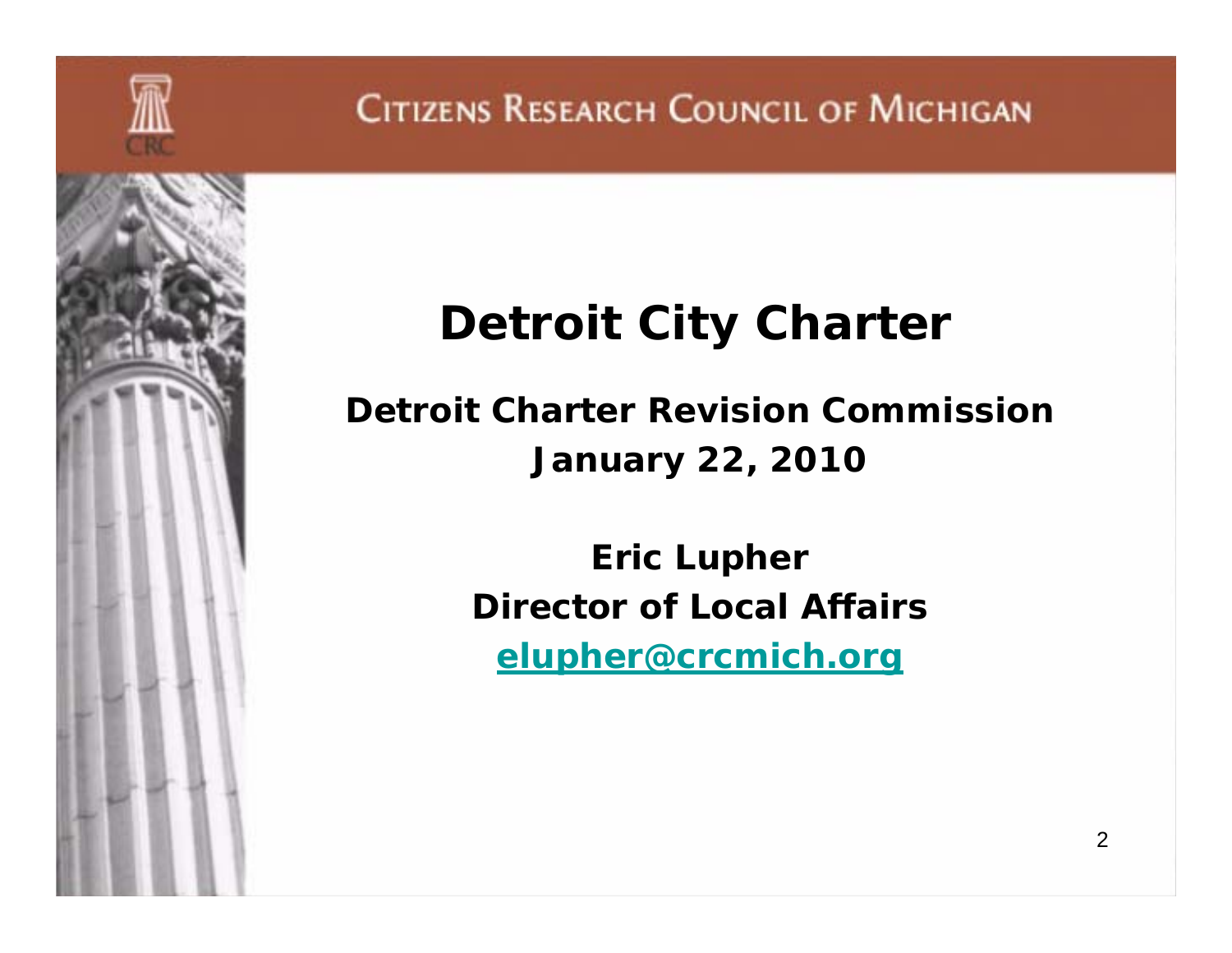# **About the CRC of Michigan**

- •Founded in 1916
- •Statewide orientation
- • Promotes sound policy for state and local governments through factual research
- •Non-partisan
- •Private not-for-profit
- • Relies on charitable contributions of Michigan businesses, foundations, and individuals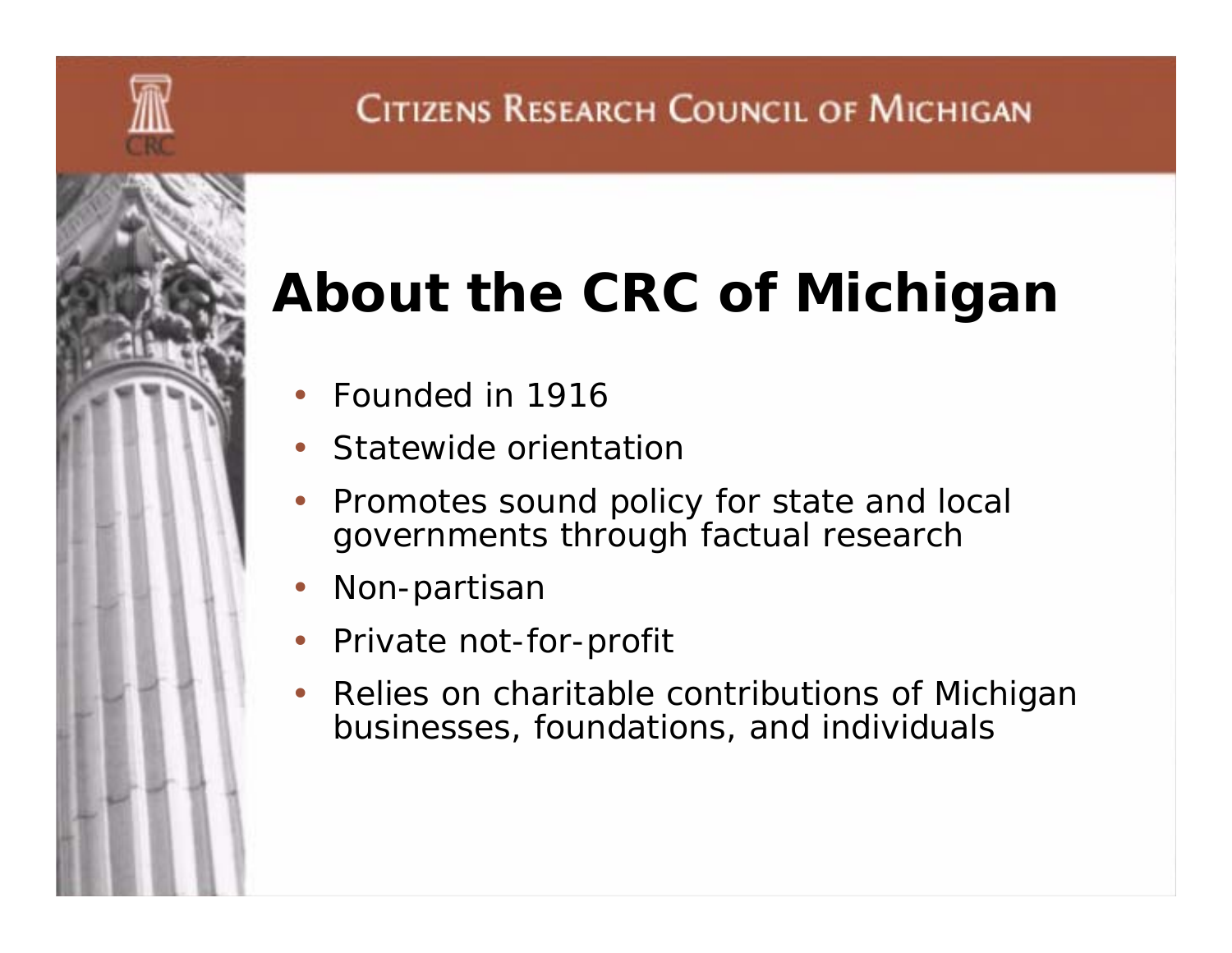

### **Essential Purposes of a City Charter**

- **Election of representatives as city officials**
- **Create the structure and powers for providing city services**
- **Enough structure for efficient operations but not too much as to limit the ability of elected officials to respond to changing times**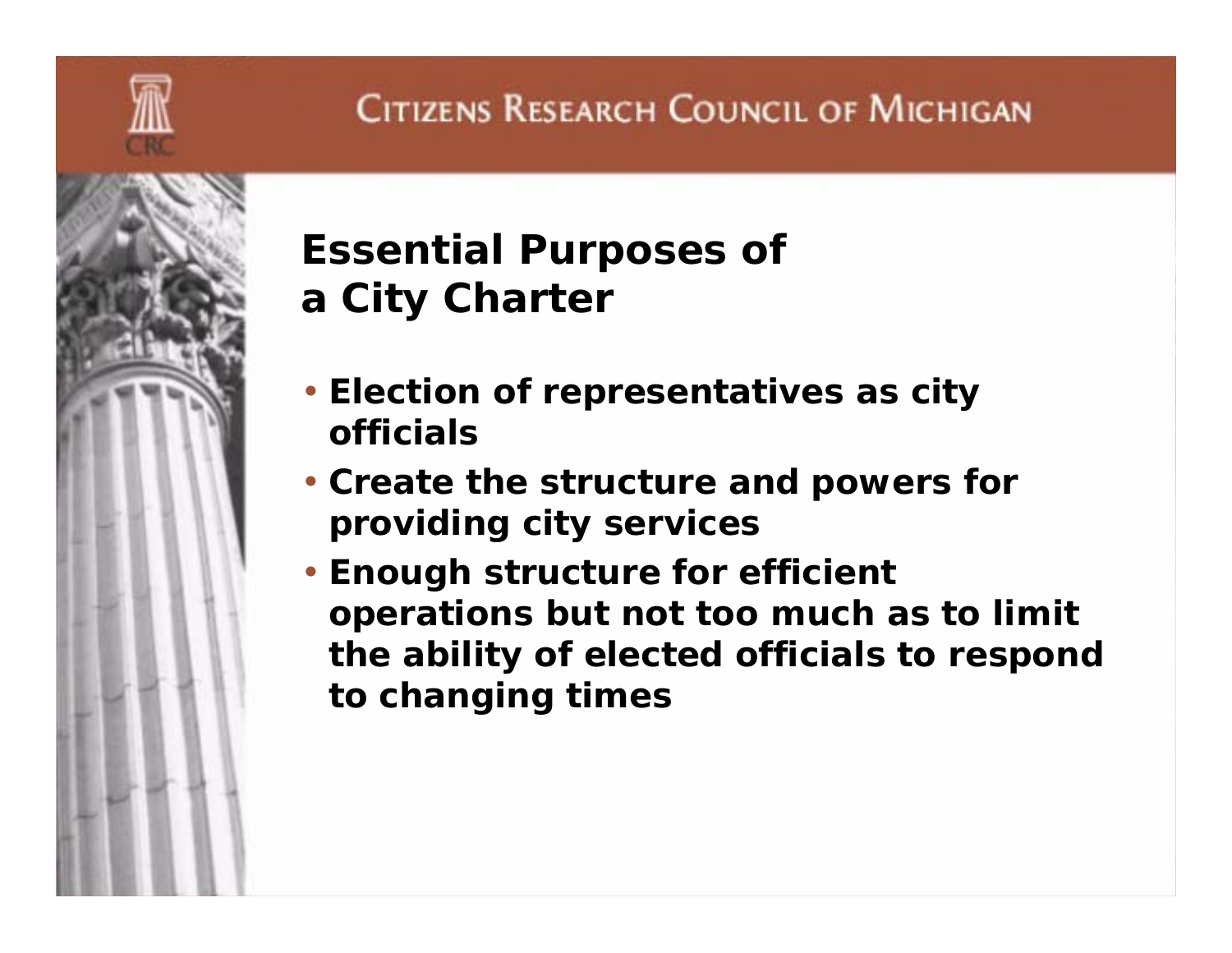# **6 Detroit City Charters**

- **3 Drafted in Lansing**
	- **Prior to Home Rule provisions in 1908 State Constitution**
	- **1802, 1815, 1857 drafted by Legislature**
	- **Constant tinkering and amending from afar**
- **3 Home Rule City Charters**
	- **Post 1908 Constitution authorizing home rule**
	- **1914 failed to gain voter approval**
	- **1918, 1973, 1996**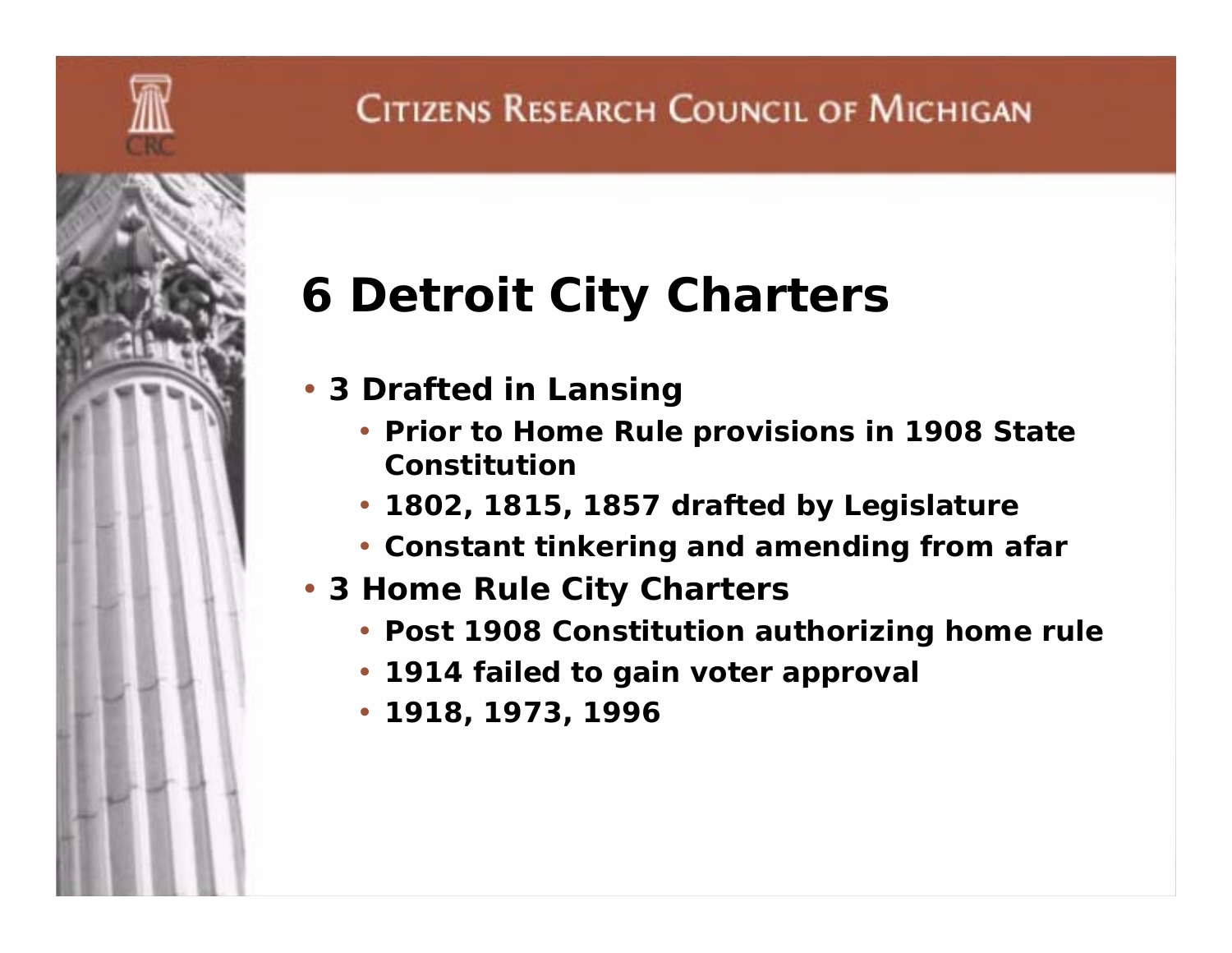

# **1918 City Charter**

- **In effect for 56 years – 1918 to 1974**
- **Grounded in Jacksonian Democracy and Progressive Era** 
	- **Small City Council elected at large**
	- **Strong Mayor form of government**
	- **Off year elections**
	- **Non-partisan government**
- **1918 Charter was amended over 200 times**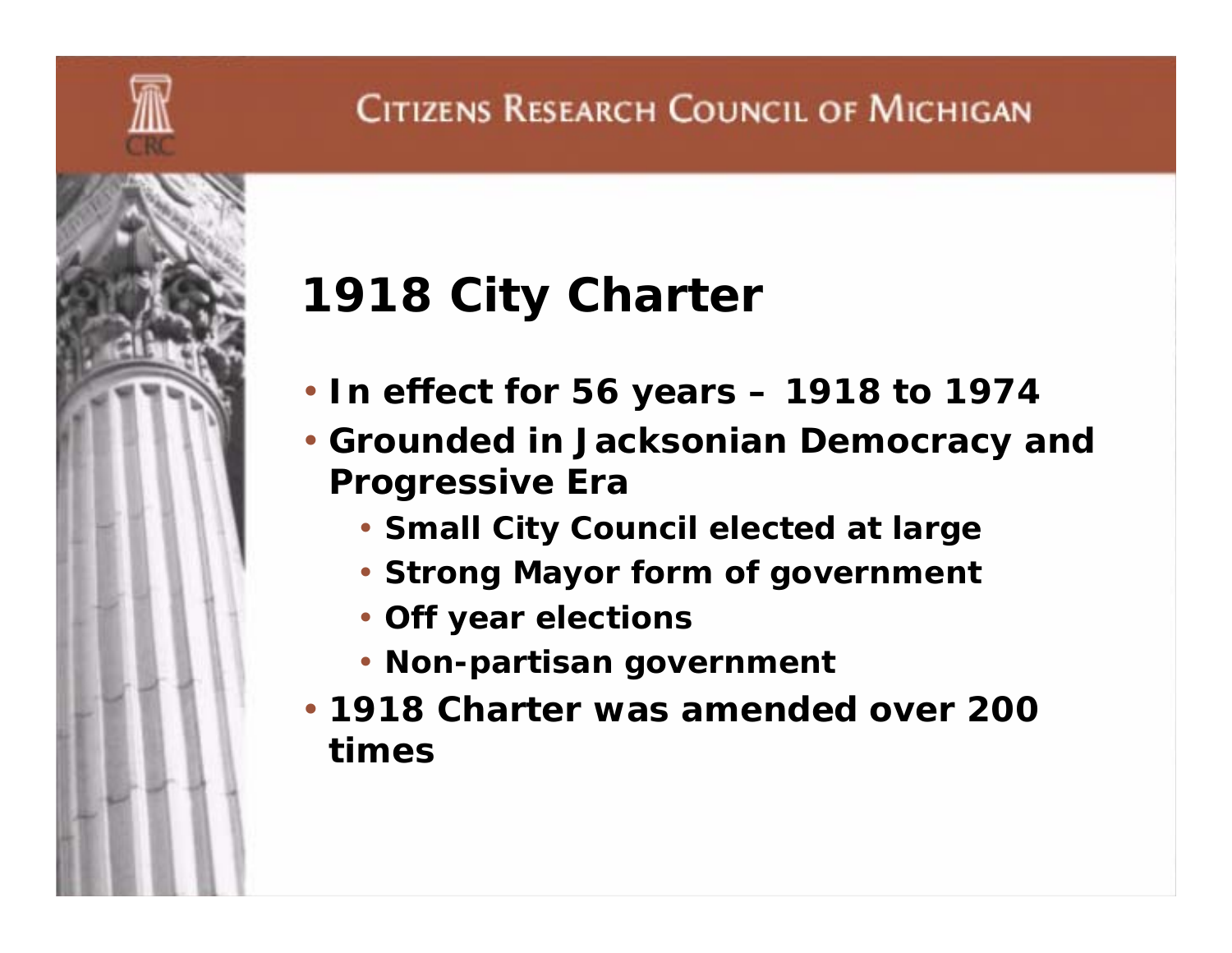

#### **The End of the 1918 City Charter**

- **1969 deadlock between Mayor Cavanagh and the Common Council**
- **1969 Charter Study Committee**
- **1971 Charter Commission created new charter in atmosphere of:**
	- **Alienation from government**
	- **Control over police department**
	- **Effectiveness of city government**
	- **Fear of regionalization**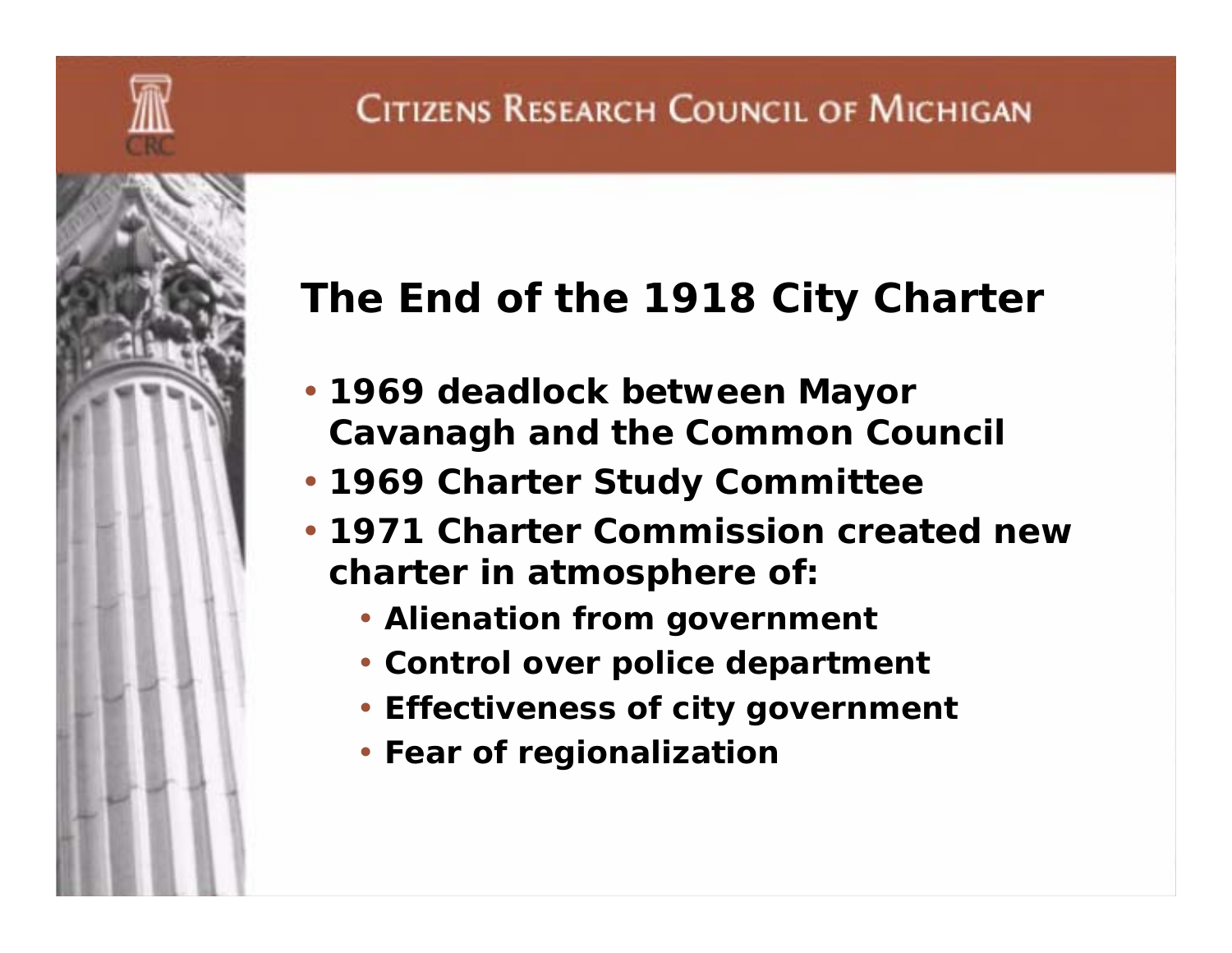

## **1974 City Charter**

• **The primary goal was not to change from the basic plan of executive government which was judged to have served the city well, but to retain that governmental form in a shorter, clearer, more generic charter and to eliminate many legal constraints that restricted elected leadership like handcuffs.**

> George Ward, Executive Director, 1970-73 Detroit Charter Commission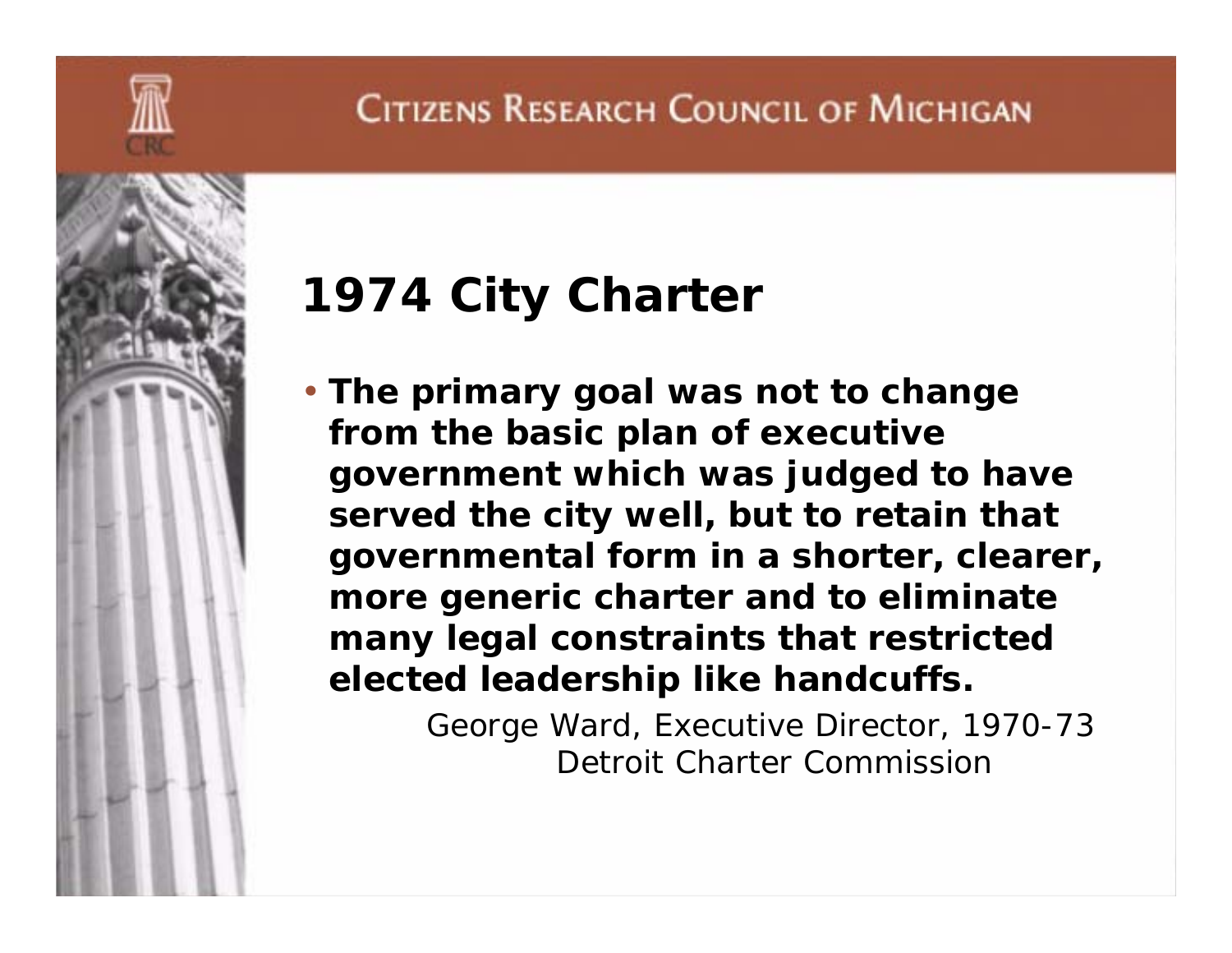# **1996 City Charter**

- **1974 charter was not functioning as well as was hoped**
- **Difficulty separating personality from policy**
	- **Mayor Young in office for the full time that 1973 Charter was in effect**
- **1996 Charter was revamp of 1974 Charter with about 80 changes**
	- **Reduced from 145,000 to about 25,000 words**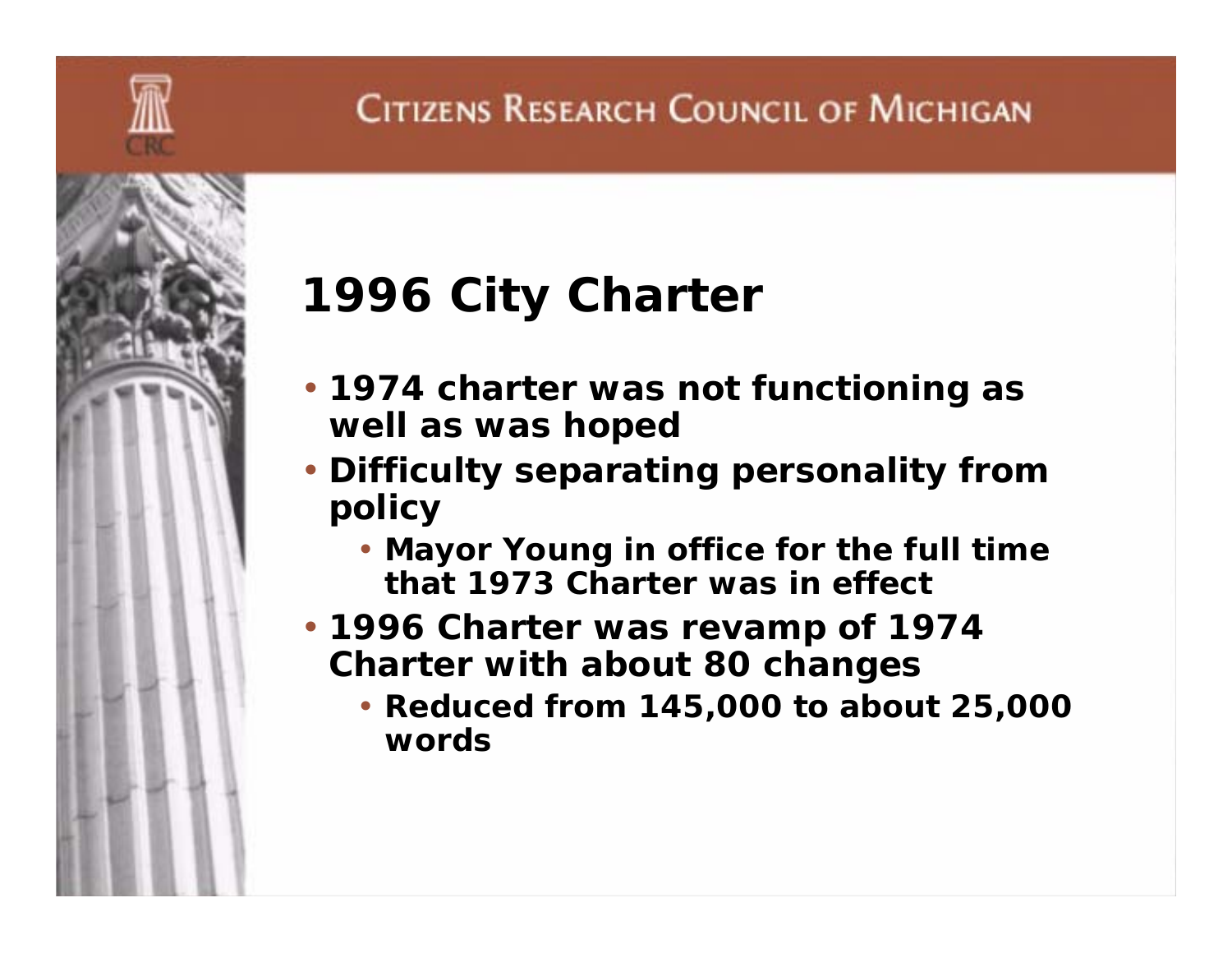

## **1996 Charter**

- **Retained strong mayor-council form, 9 member council elected at large, many department provisions unchanged**
- **Department names changed, departments given charter status, Community Advisory Councils created, new risk management provisions**
- **4 amendments in 14 years**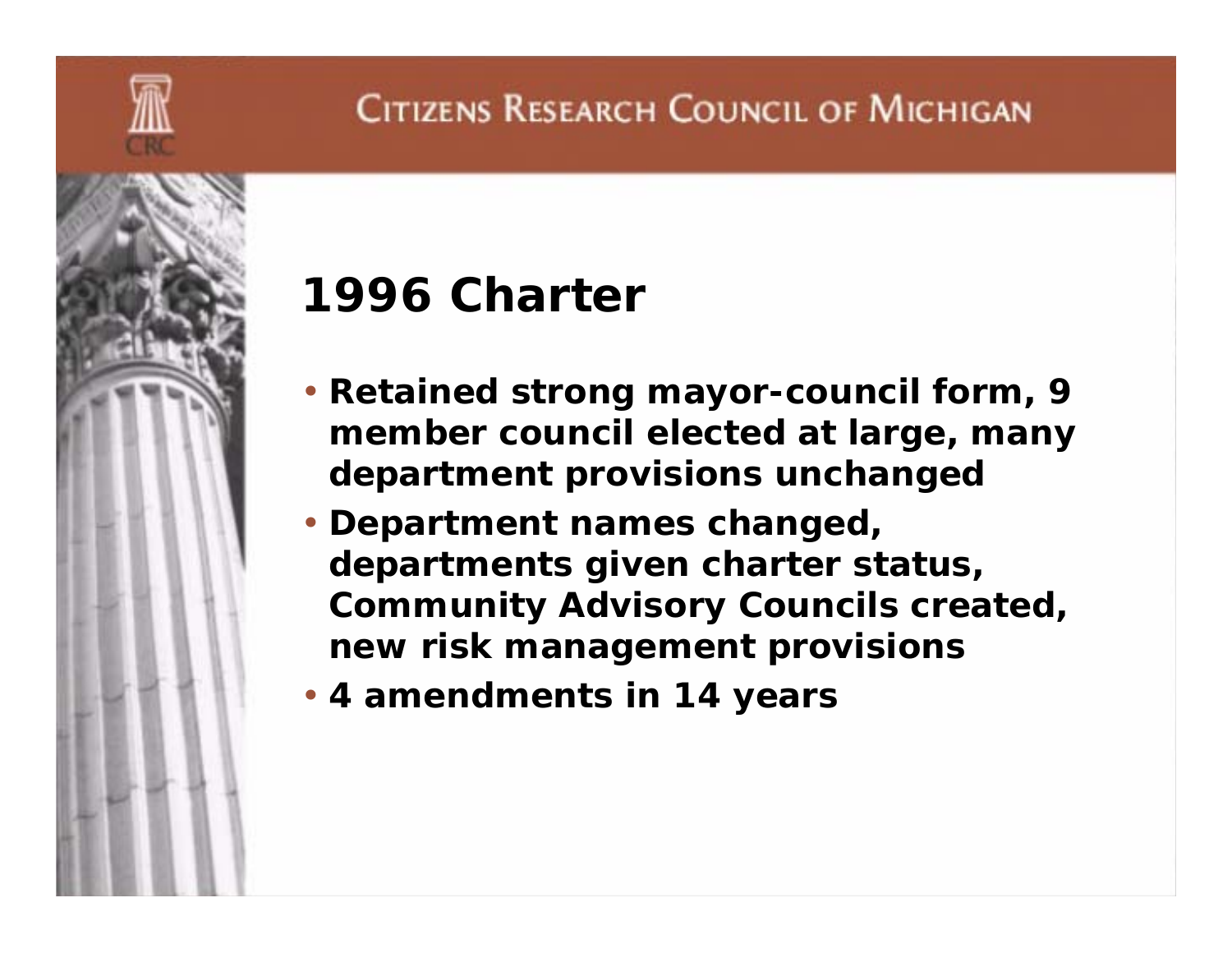

# **Charter Issues and Relevant History**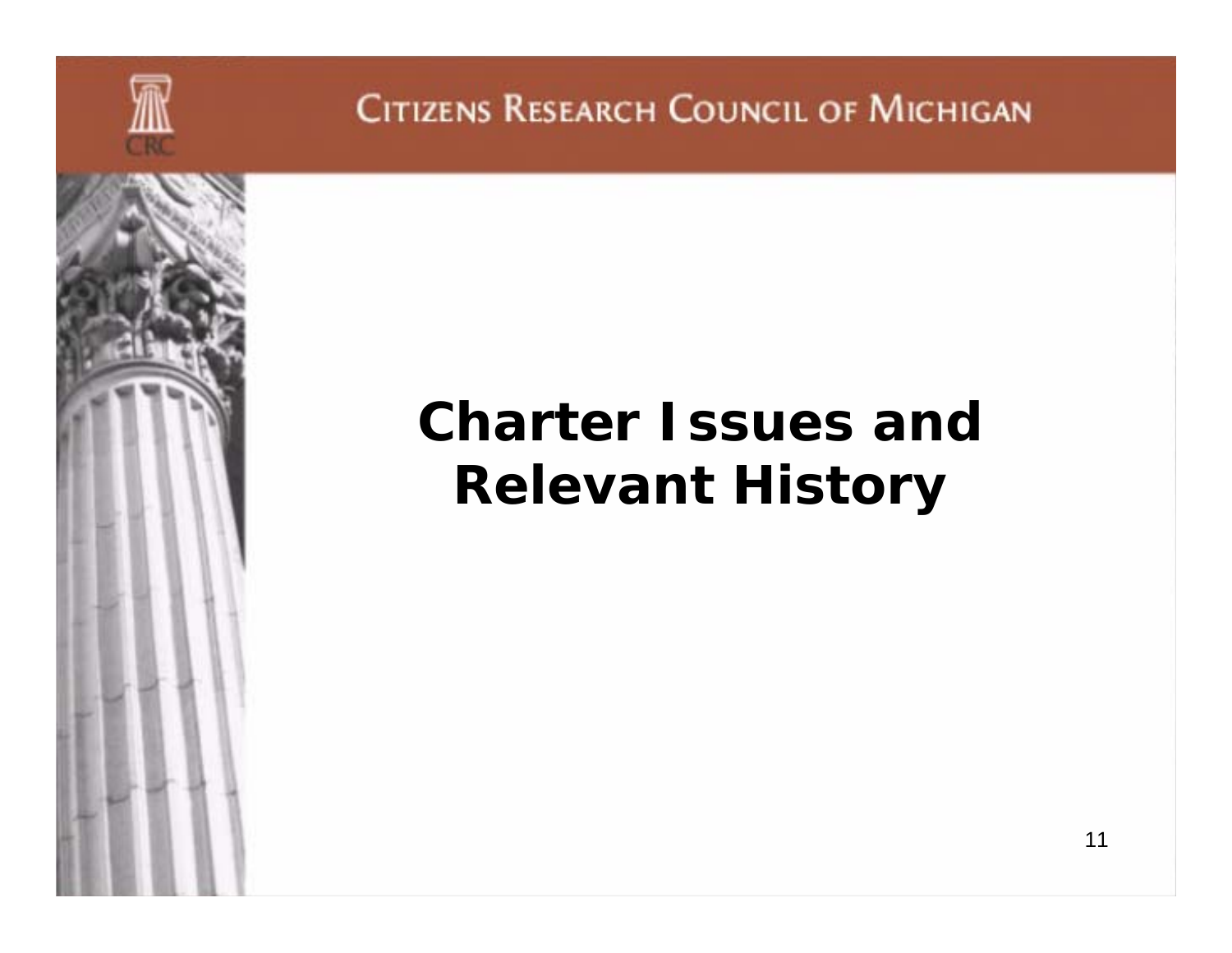

#### **Basic Decisions for this Commission**

- **Strong mayor/city manager/hybrid**
- **Size and manner of electing city council**
- **Relative powers of executive/legislative branches**
- **Basic city services**
- **Creating accountability to electorate**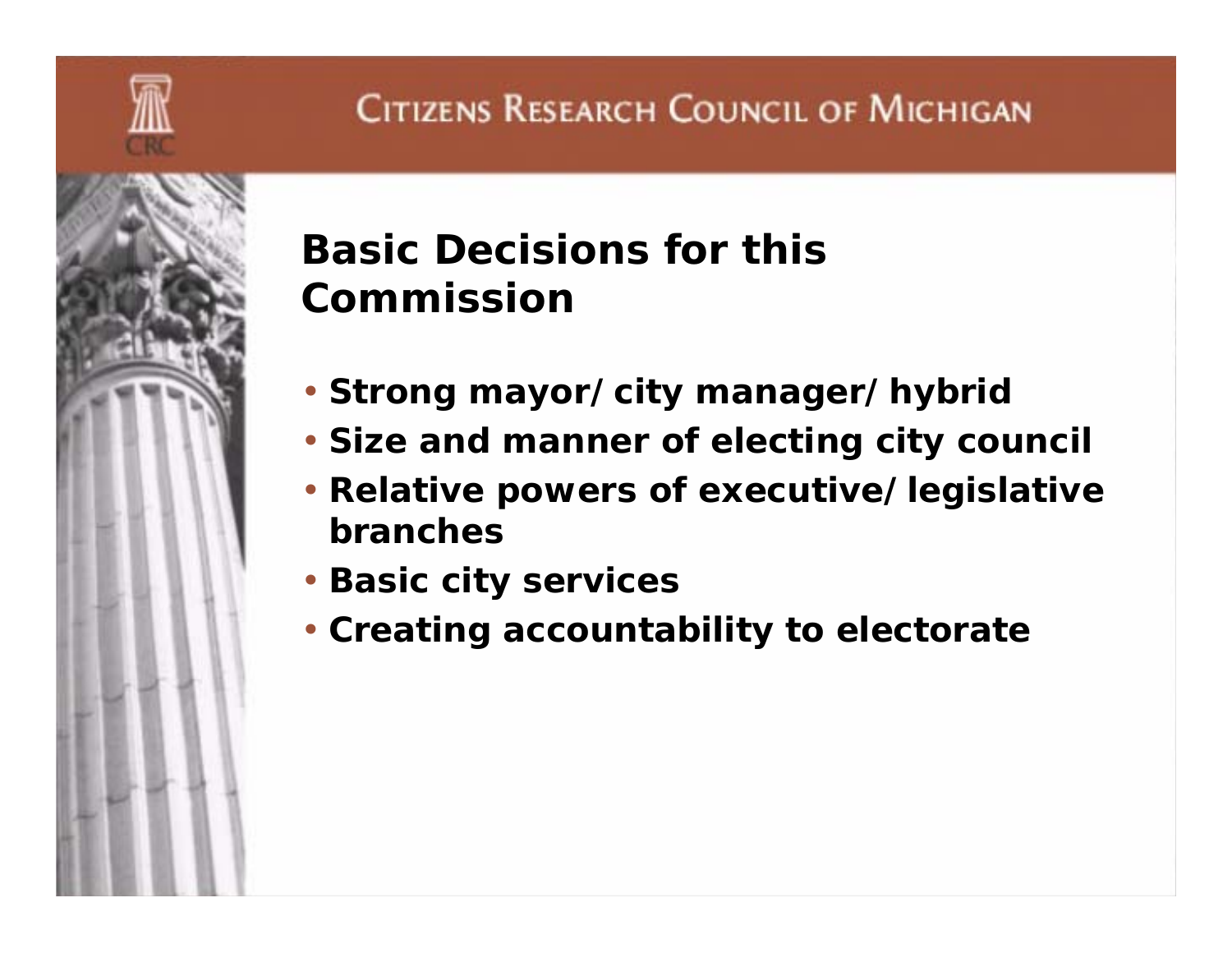

#### **Mandatory and Optional Charter Provisions per Home Rule Cities Act**

| <b>Mandatory</b>                                                          | Optional                                                         |
|---------------------------------------------------------------------------|------------------------------------------------------------------|
| Body Corporate – sue/be sued                                              |                                                                  |
| Legislative body -<br>council/commission                                  | Number, at-large v wards,<br>staggered/simultaneous, term limits |
| Mayor                                                                     | Elected by people or by city council                             |
| <b>Clerk</b><br>Treasurer<br>Assessor/Board of Review                     | Directly elected or appointed by<br>mayor/city council           |
| Tax Limitation (20 mills)                                                 | May be lower                                                     |
| Taxing procedures                                                         |                                                                  |
| Protection of public peace, health,<br>and safety of persons and property |                                                                  |
| Ordinance adoption                                                        |                                                                  |
| Journal kept in English                                                   |                                                                  |
| Uniform system of accounting                                              |                                                                  |
|                                                                           | Everything else                                                  |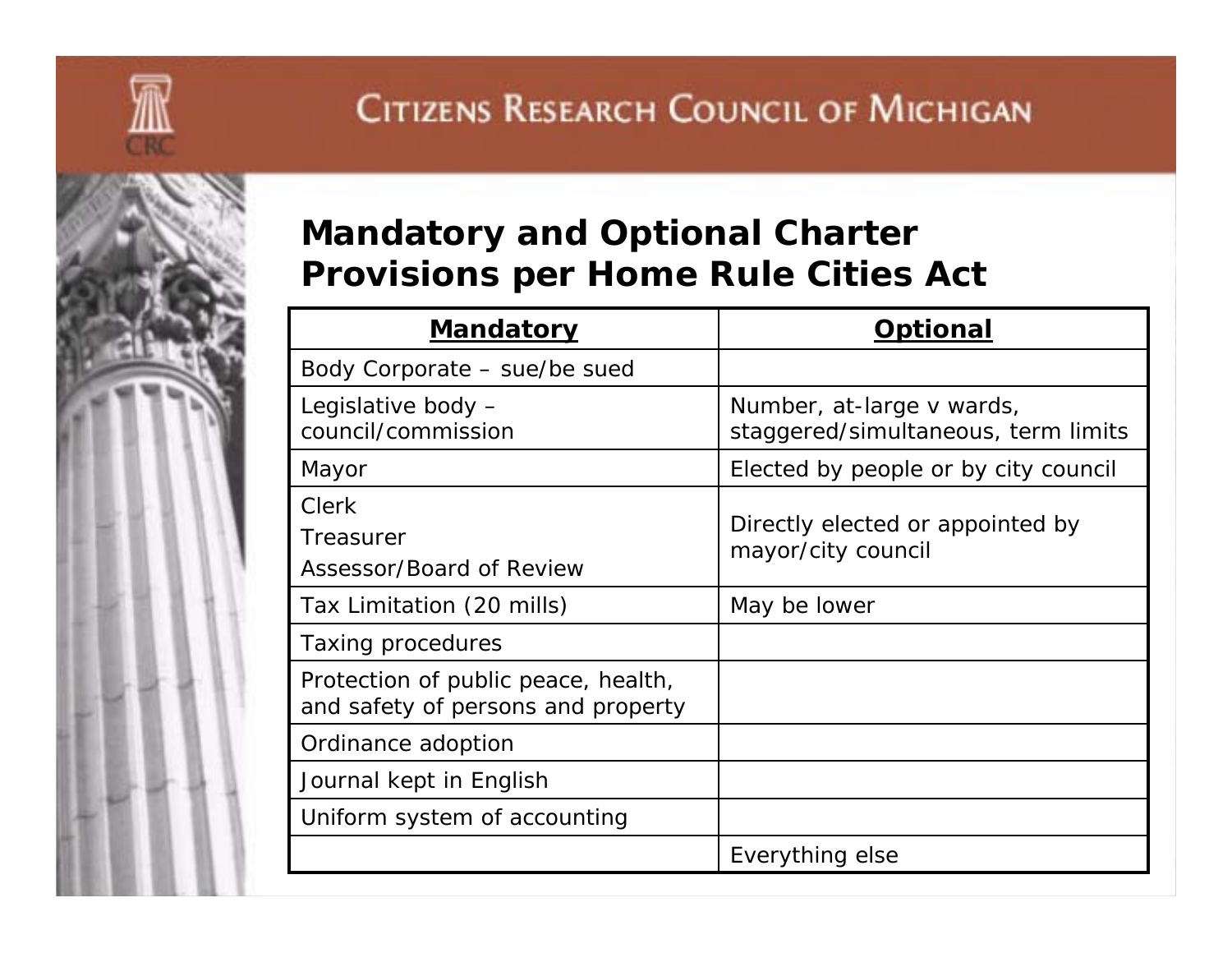

# **Efficiencies**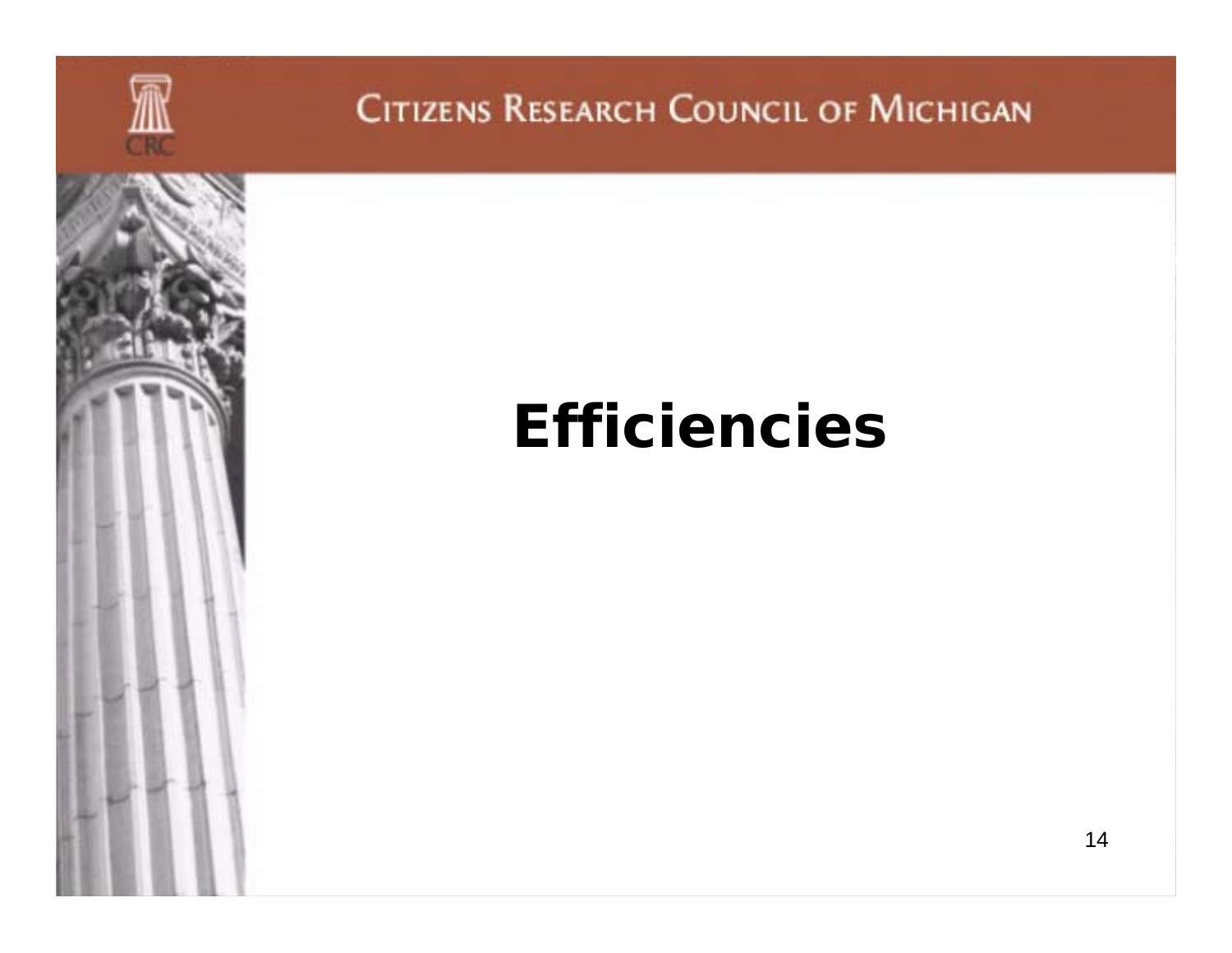

**Provisions that restrict ability of elected officials to streamline the city government** 

- **Charter Departments**
- **Duplicative Functions**
- **Unnecessary Separation of Functions**
- **Retirement Provisions**
- **Privatization Restrictions**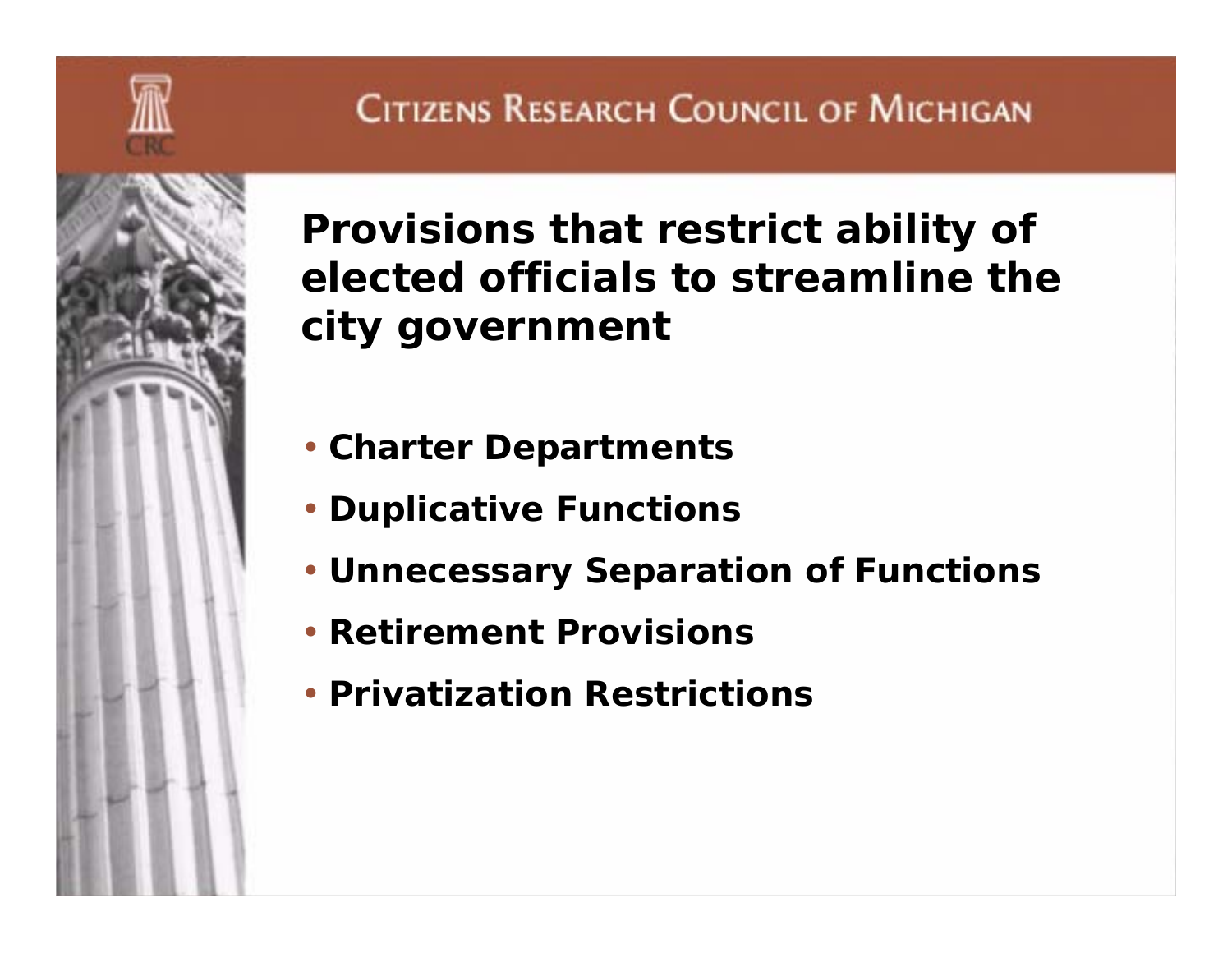

### **Do these departments need to be provided for in City Charter?**

- **Health**
- **Arts**
- **Consumer Affairs**
- **Historical**
- **Human Rights**
- **Community and Economic Development**
- **Recreation**
- **Auditor General**
- **Zoological Park**
- **Council of the Arts**
- **Courts**
- **Elections**
- **Public Lighting**
- **Water and Sewer**
- **Transportation**
- **Ombudsman**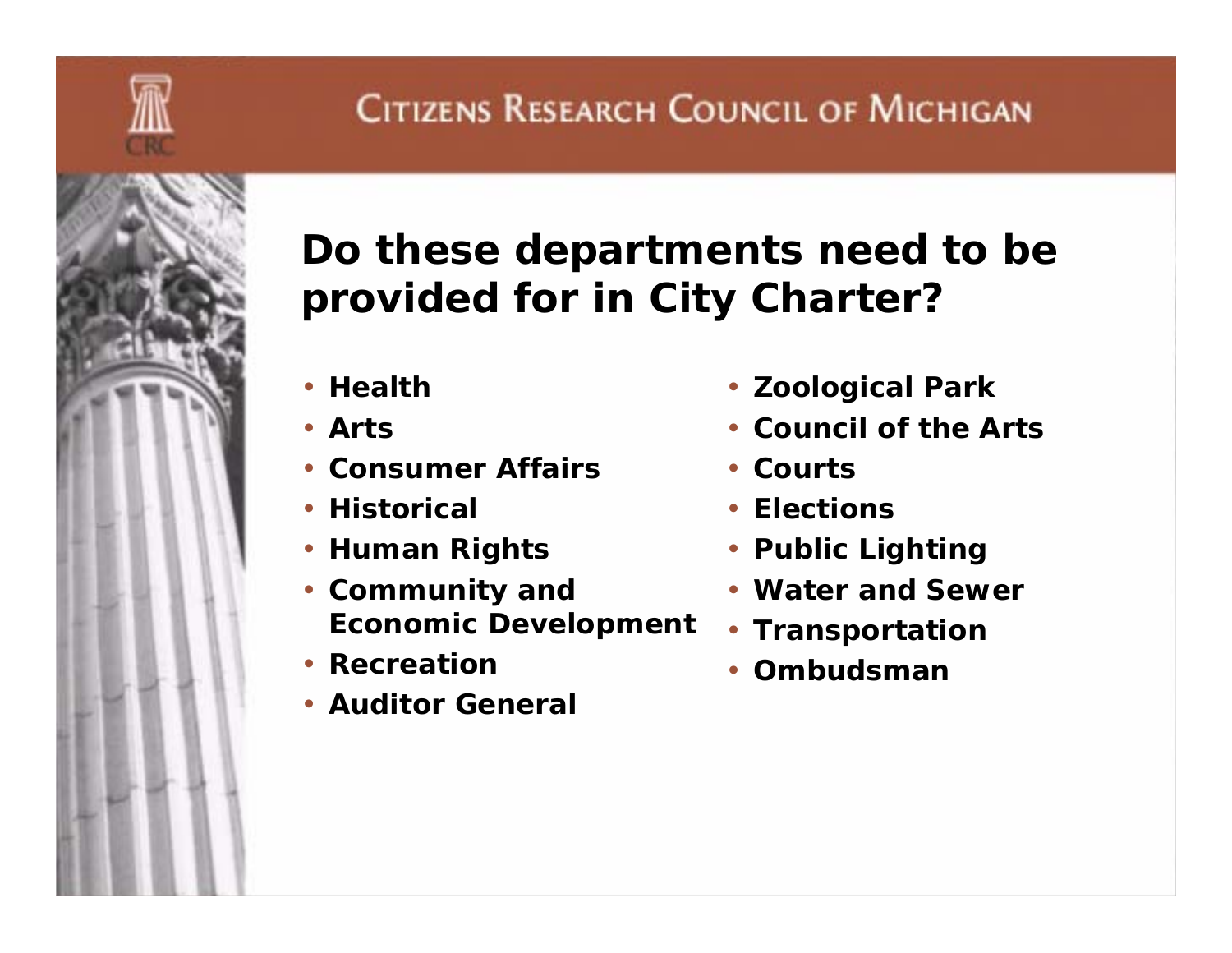

# **Duplicative Functions**

- **City Planning Commission**
- **Planning Department**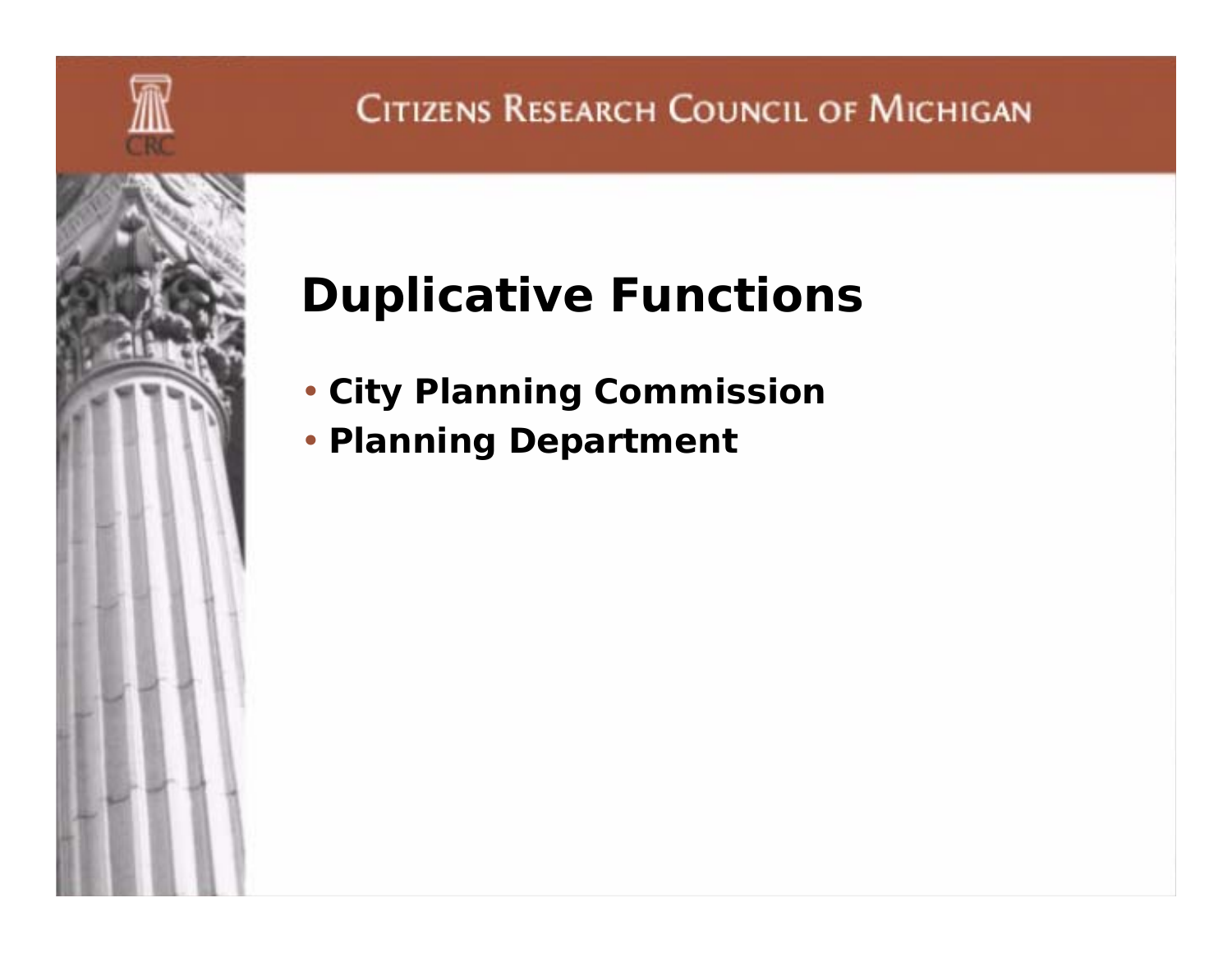

### **Unnecessary Separation of Functions**

- **Budget & Finance Departments**
- **Elections & Clerk**
- **Lighting & Public Works**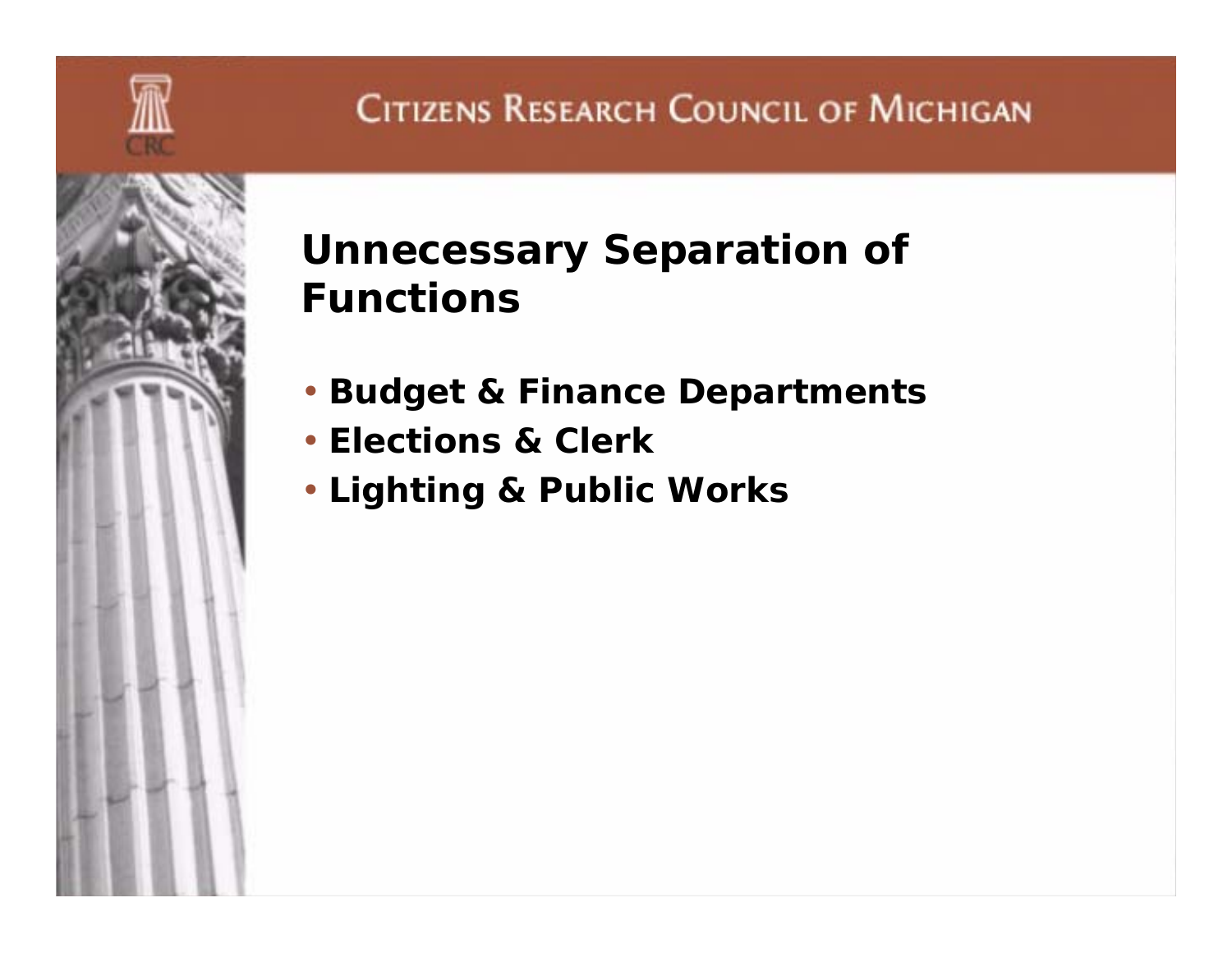

### **Charter Departments**

- **Detroit needs to downsize and align expenditures with available revenues**
- **Inclusion/duplication/separation of these departments in city charter restricts options for executive and legislative branches to cut/regionalize/privatize services**
- **Most of these departments not found in charters of other Michigan cities**
- **Failure to mention in the charter does not mean they will automatically disappear**
	- **Provided for in ordinance or organizationally**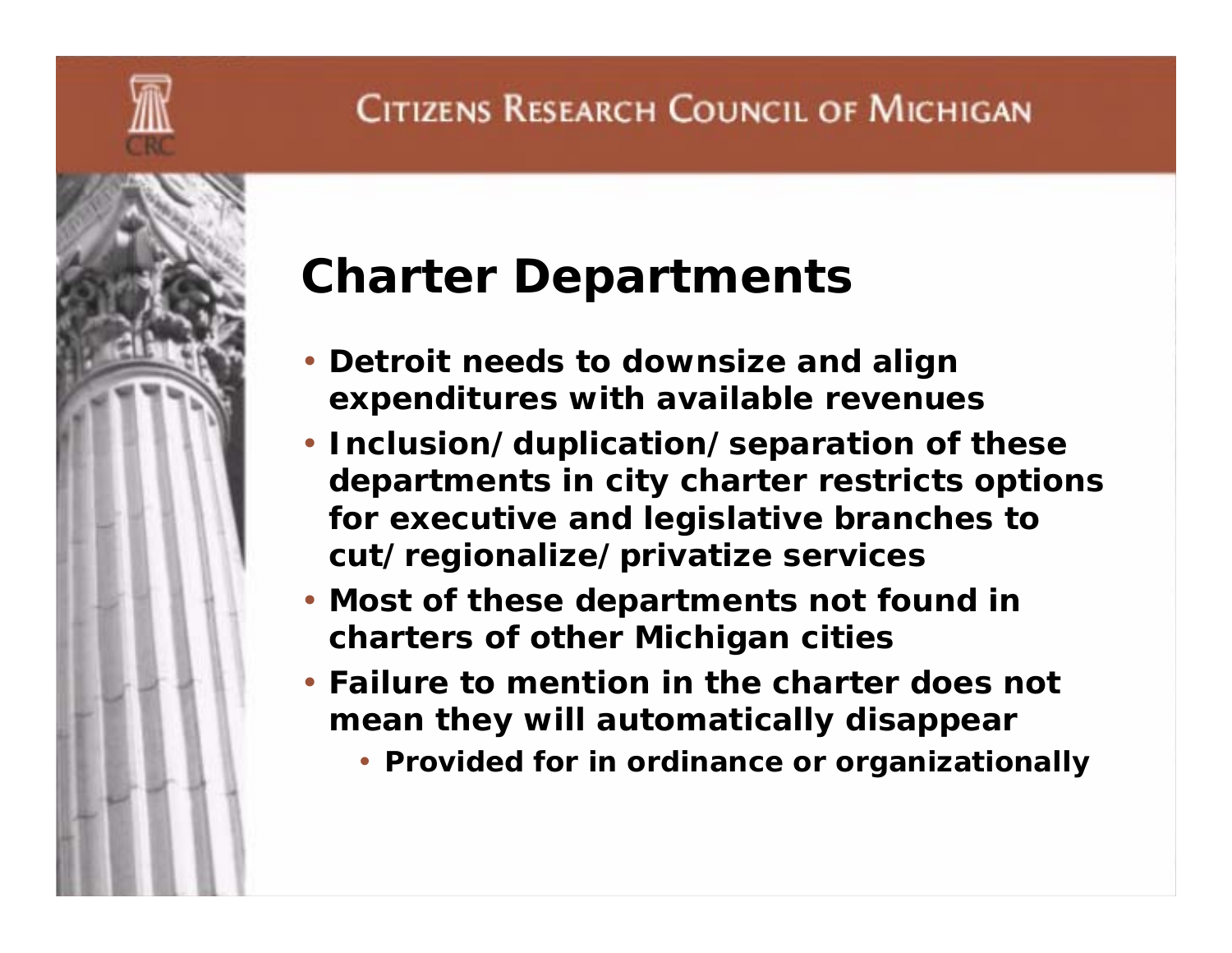

#### **Defined Benefit Pension System**

- **Article 11 of the 1996 Charter provides for 4 DB pension plans**
- **Some provisions carried forward from 1918 Charter**
- **Provision added to distribute excess earnings based upon respective contributions by the city and by employees**
- **Charter provisions can restrict the ability to confront a major cost driver in city budget** 
	- **Constitution protects existing pension obligations**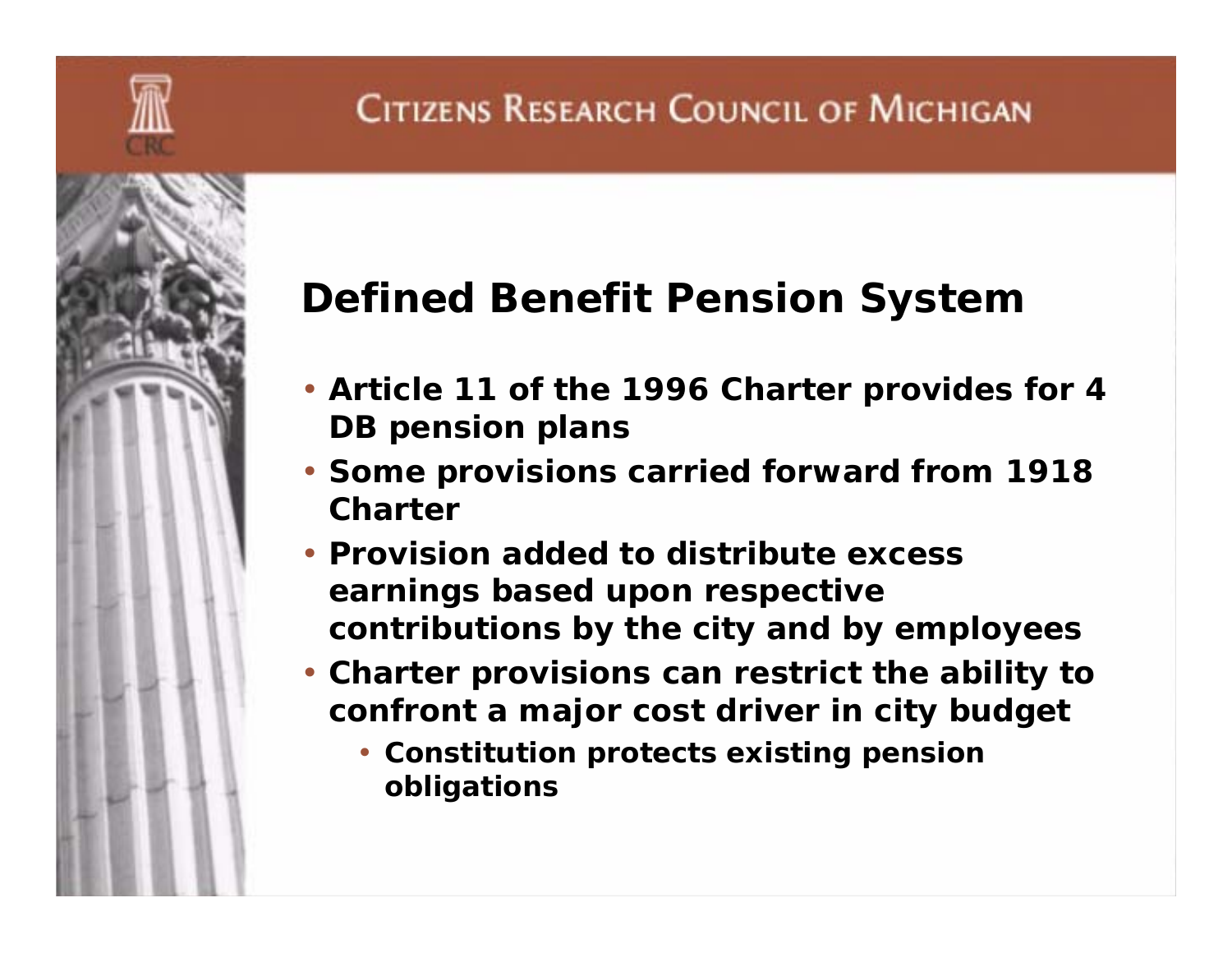

### **Pension Boards**

- **Are present boards representing city? Municipal employees? Taxpayers?**
- **See conflict of interest case against several former trustees of the San Diego City Employees' Retirement System currently pending before the California Supreme Court**
- **Could include taxpayer representatives, financial experts from banks, others who are not self-interested pension system members**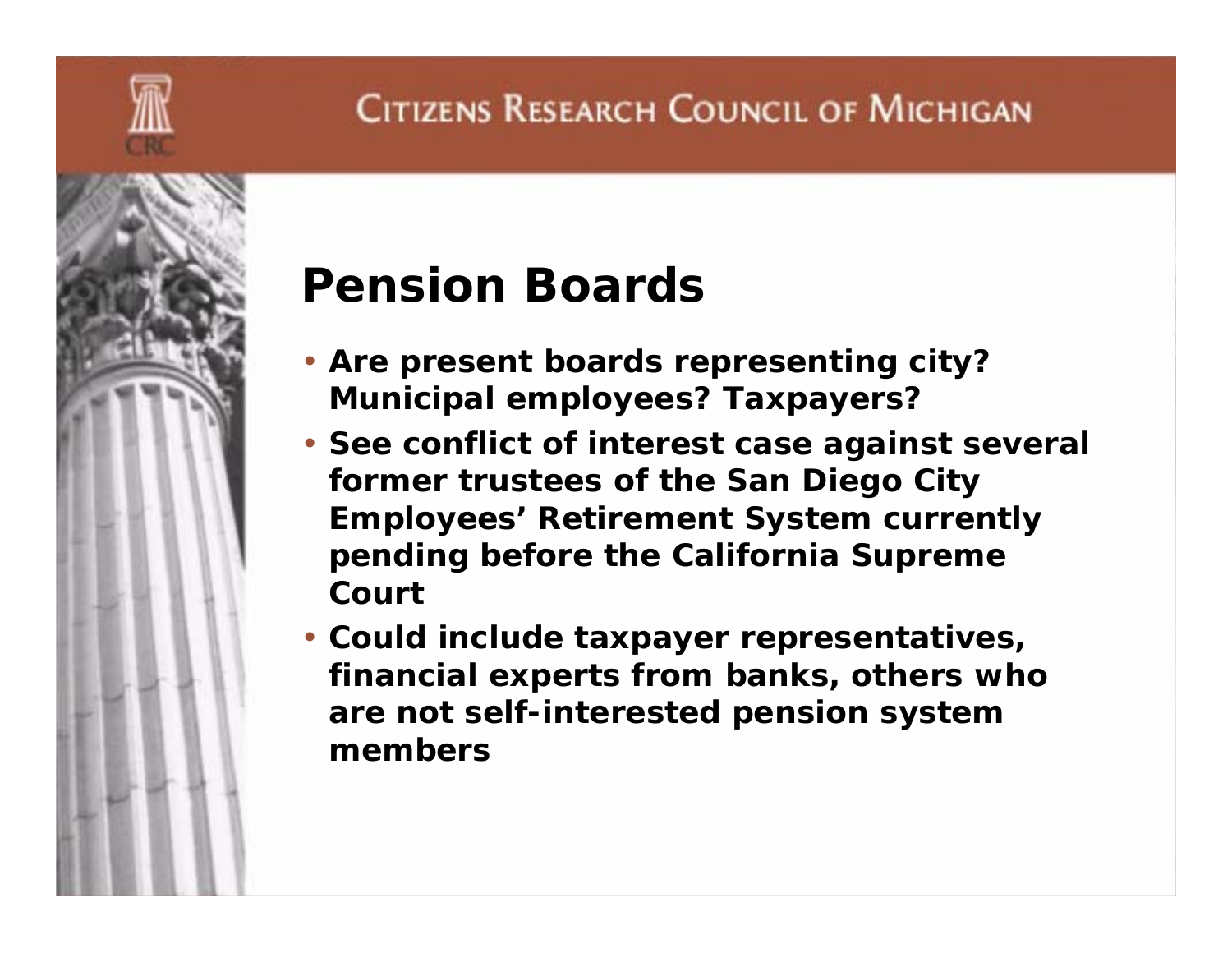

# **Privatization**

- **New provisions in 1996 Charter**
- **Section 6-307 provides a process for consideration of privatization**
- **Some provisions are simply best practice (e.g., requiring cost study)**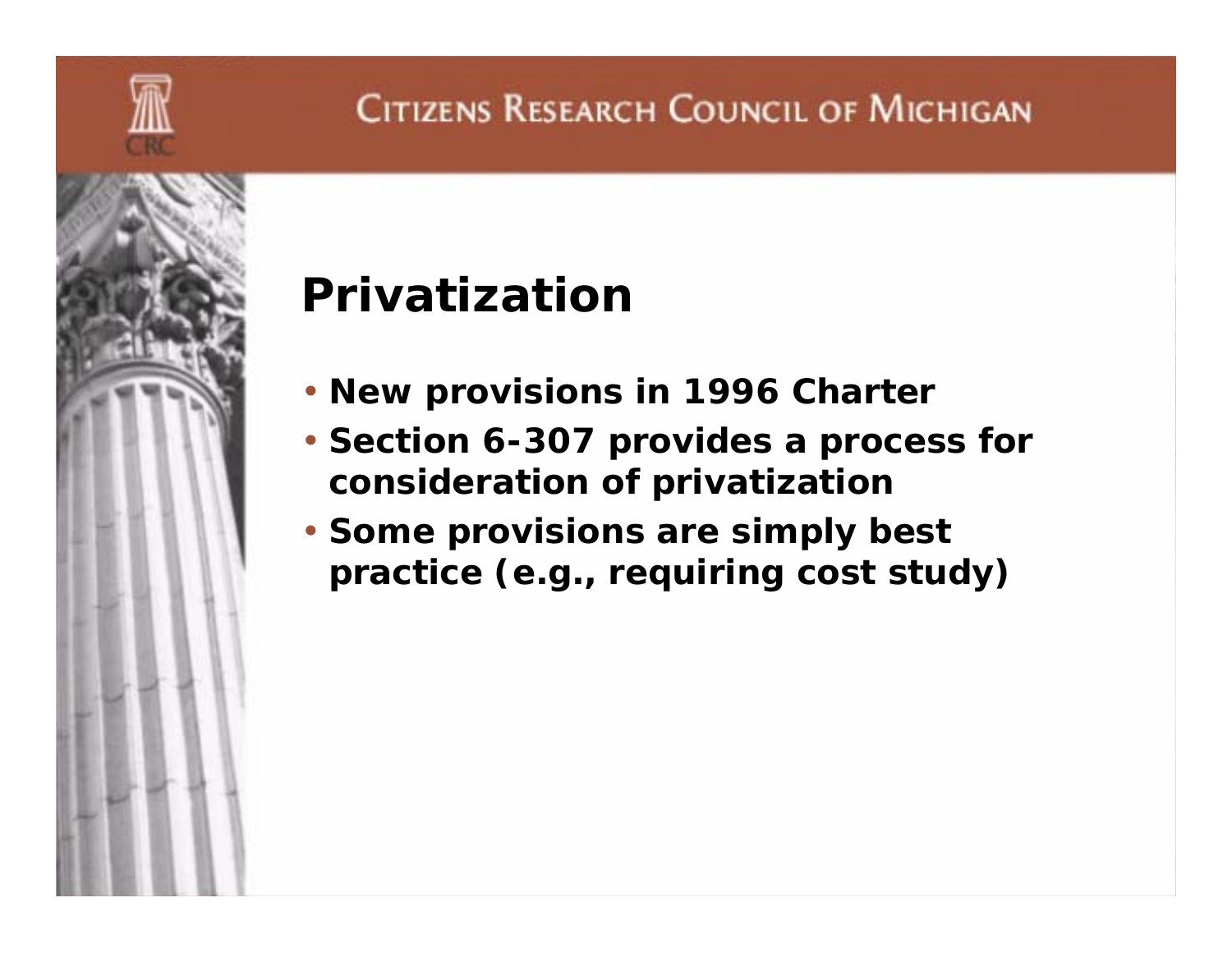

# **Privatization**

- **Most of provisions were written on behalf of city unions to prevent loss of jobs**
- **Subsection 7 requires supermajority vote (2/3) by city council to approve privatization**
- **If city is to seek economies and efficiencies through collaboration and contracting, then these provisions need revisited**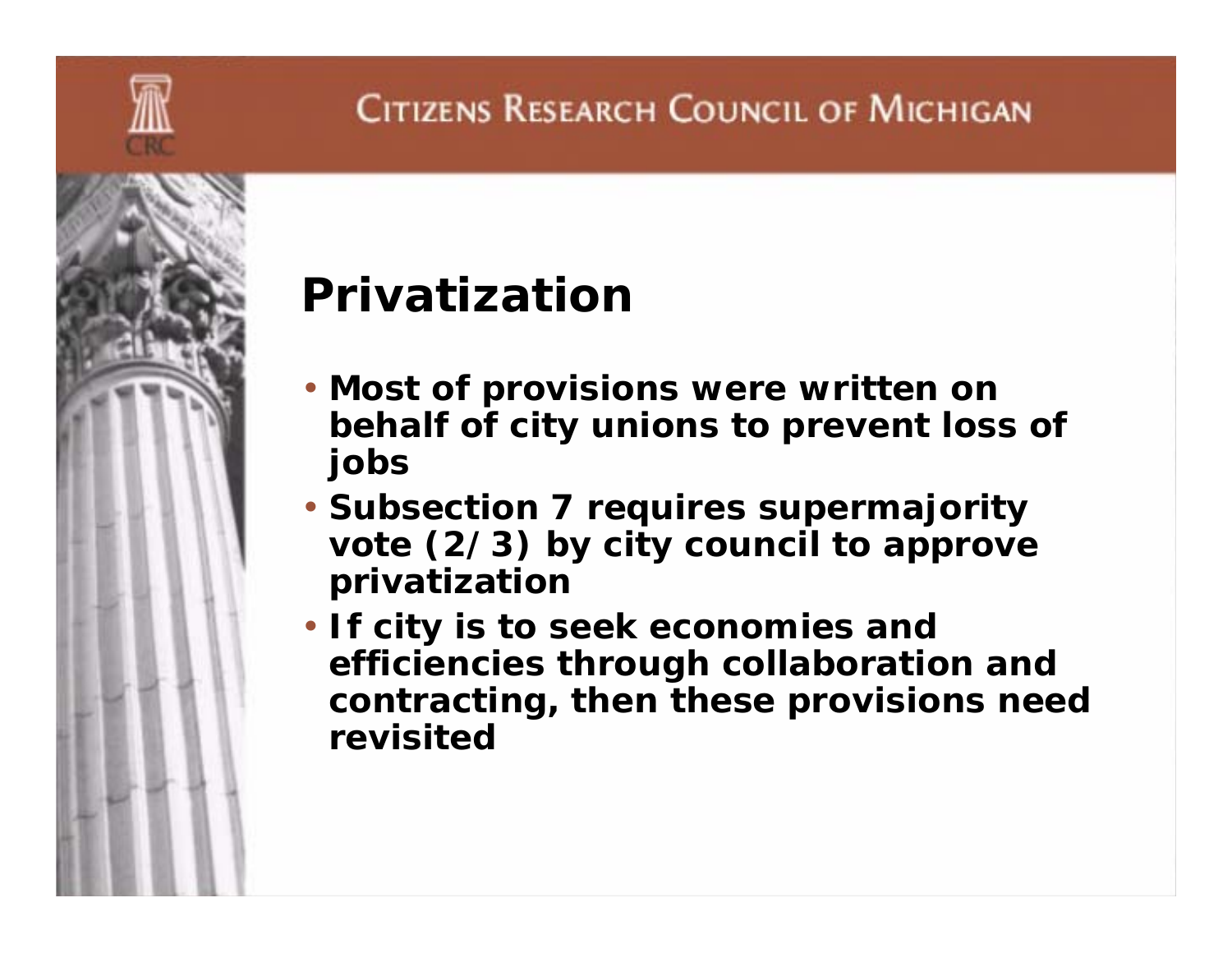

# **Representation**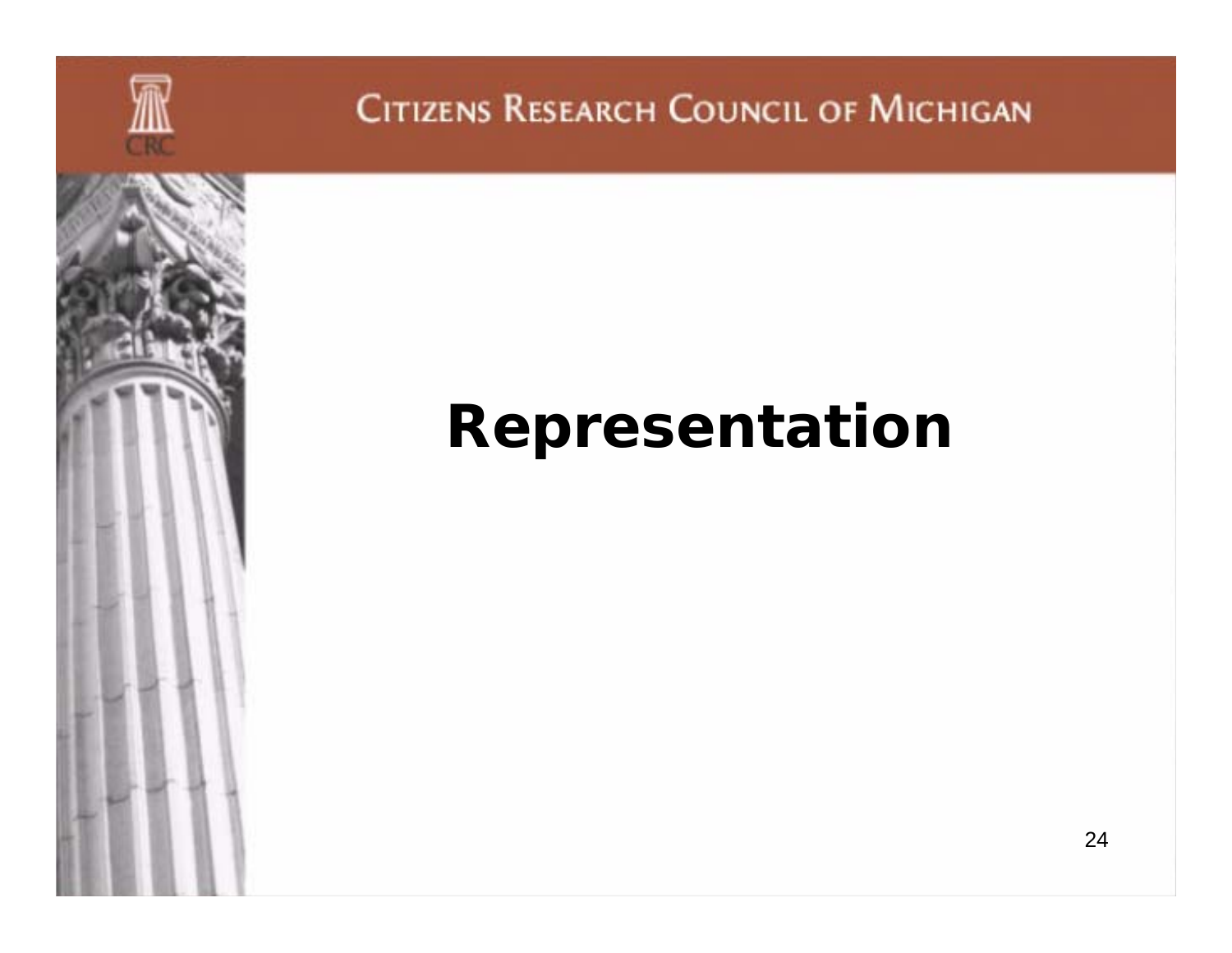

# **City Council Election**

- **9 member body elected at large since 1918**
- **Question – Is 9 the right number?**
	- **Would larger number provide representation to more constituencies?**
- **Question – Will Charter Commission retain district election of council as adopted by voters in Proposal D (2009)?**
	- **People have spoken, but low voter turnout**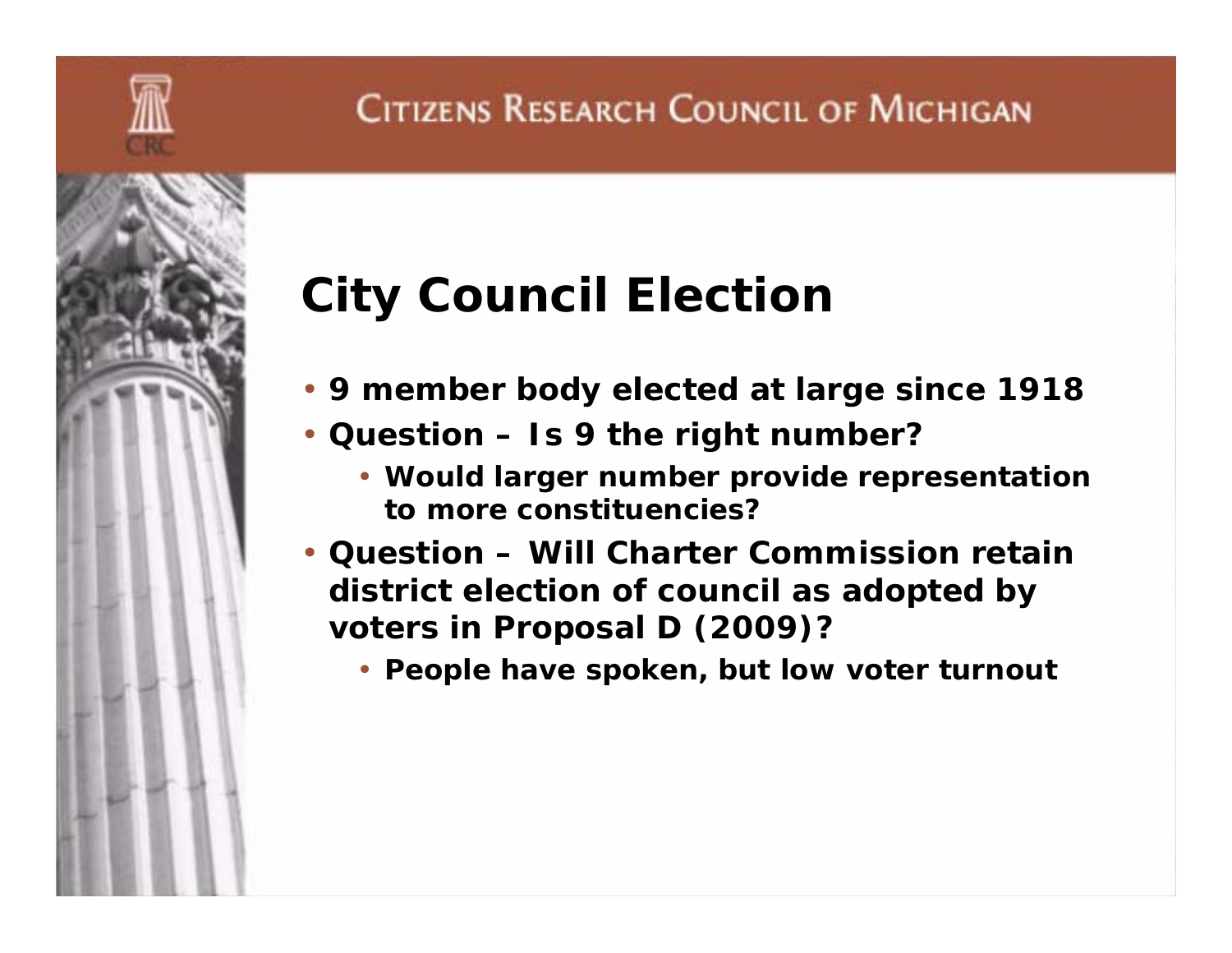

# **If Council by District:**

- **Who should draw districts?**
	- **Prop D – Elections Commission**
	- **2002 PA 432 – 3-member apportionment commission**
	- **Charter Counties – 5-member body with political party participation**
- **How should President by selected?** 
	- **Usually selected by councilmembers**
- **Can provisions be drafted to prevent "logrolling"?**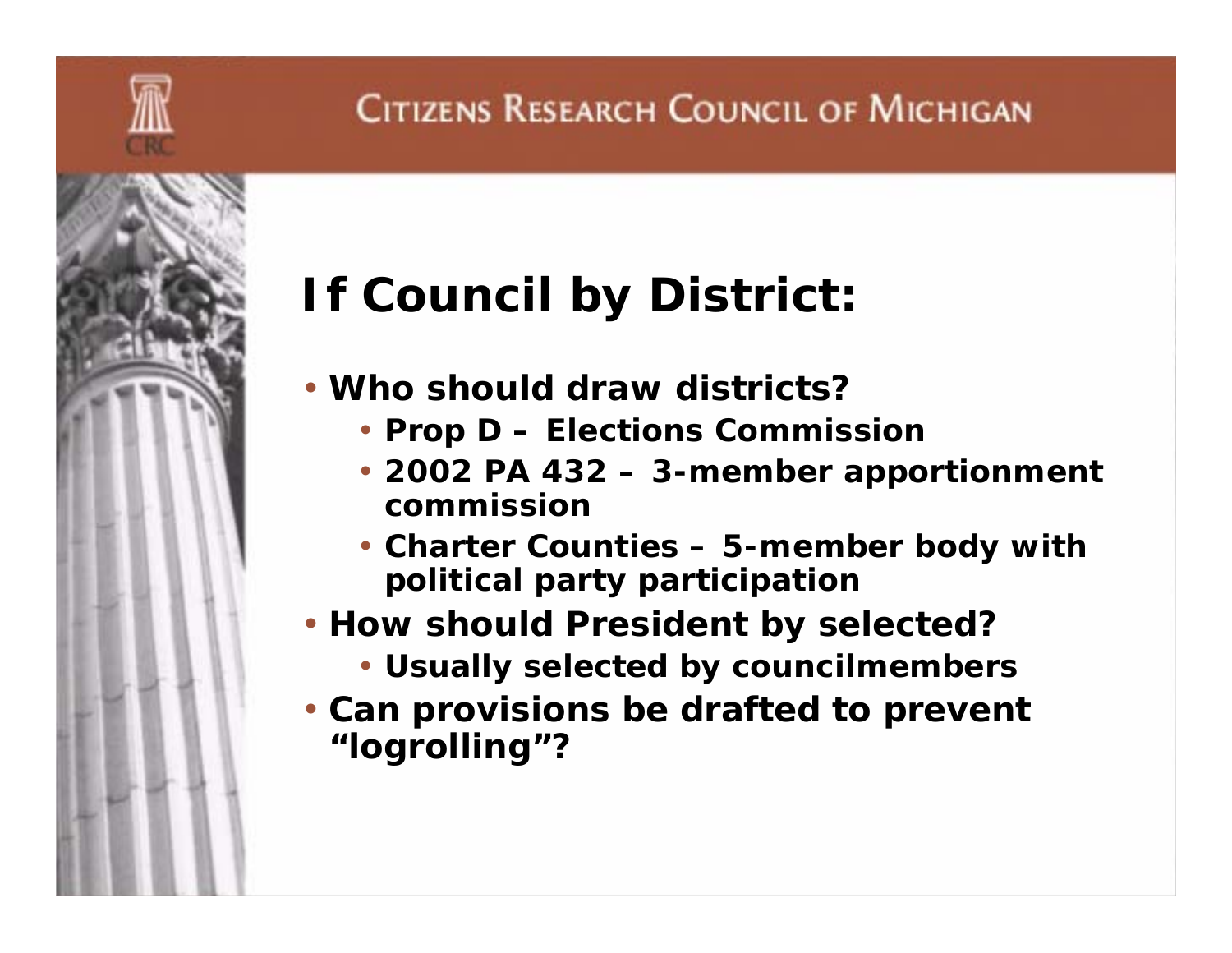

# **Strong Mayor**

- **Historically the case in Detroit**
- **Detroit mayors relatively "stronger" than many other strong mayors**
	- **Budget, appointment, contracting, executive powers**
	- **Only one other (clerk) elected executive branch member**
- **Council by district potentially makes mayor relatively stronger**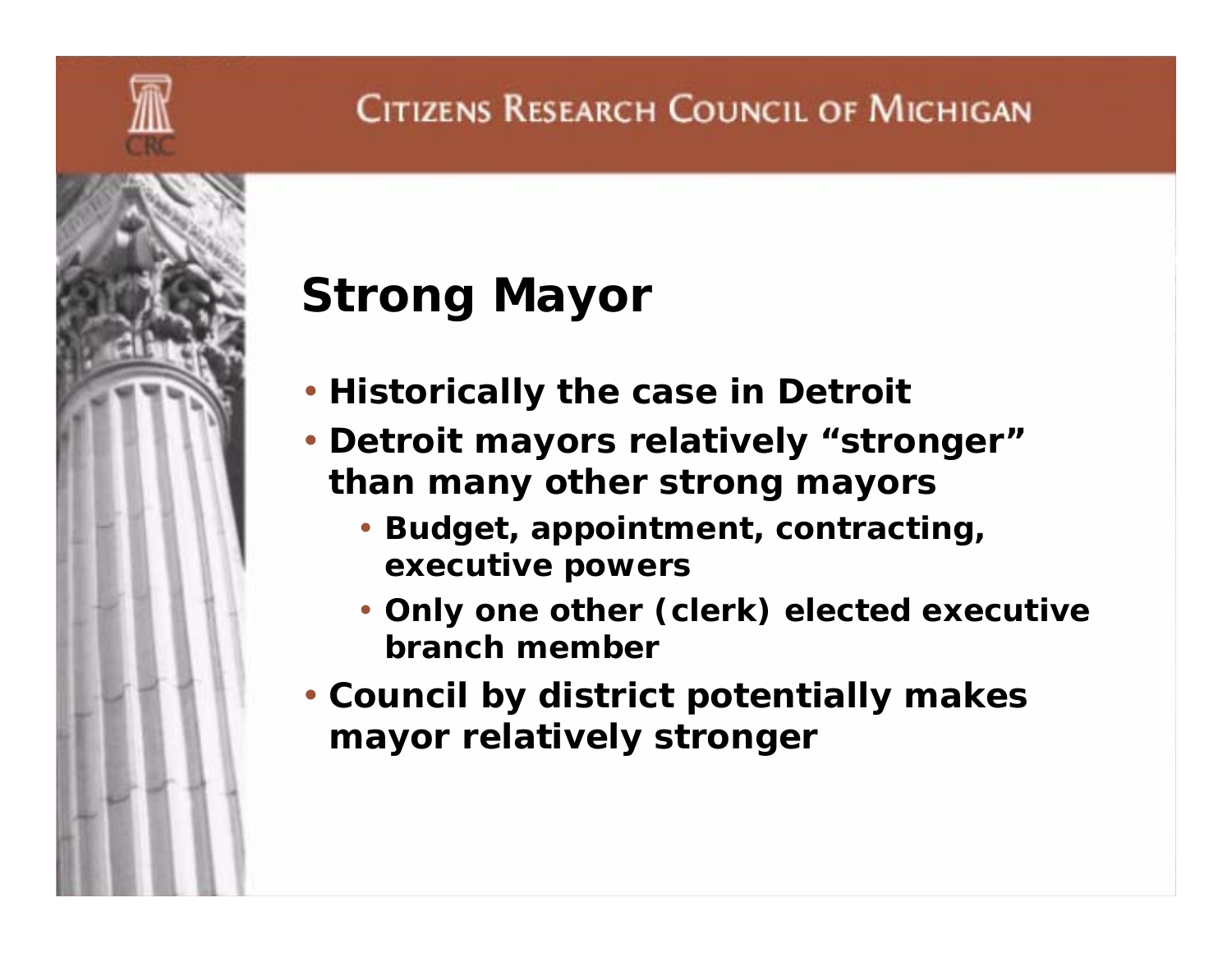

# **City Manager?**

- **City of Detroit is a multi-million dollar enterprise**
- **Electing a mayor assumes person with organizational skills equal to task**
- **City managers trained in municipal operations**
- **Smaller cities serve as farm system, training managers to move on to big cities**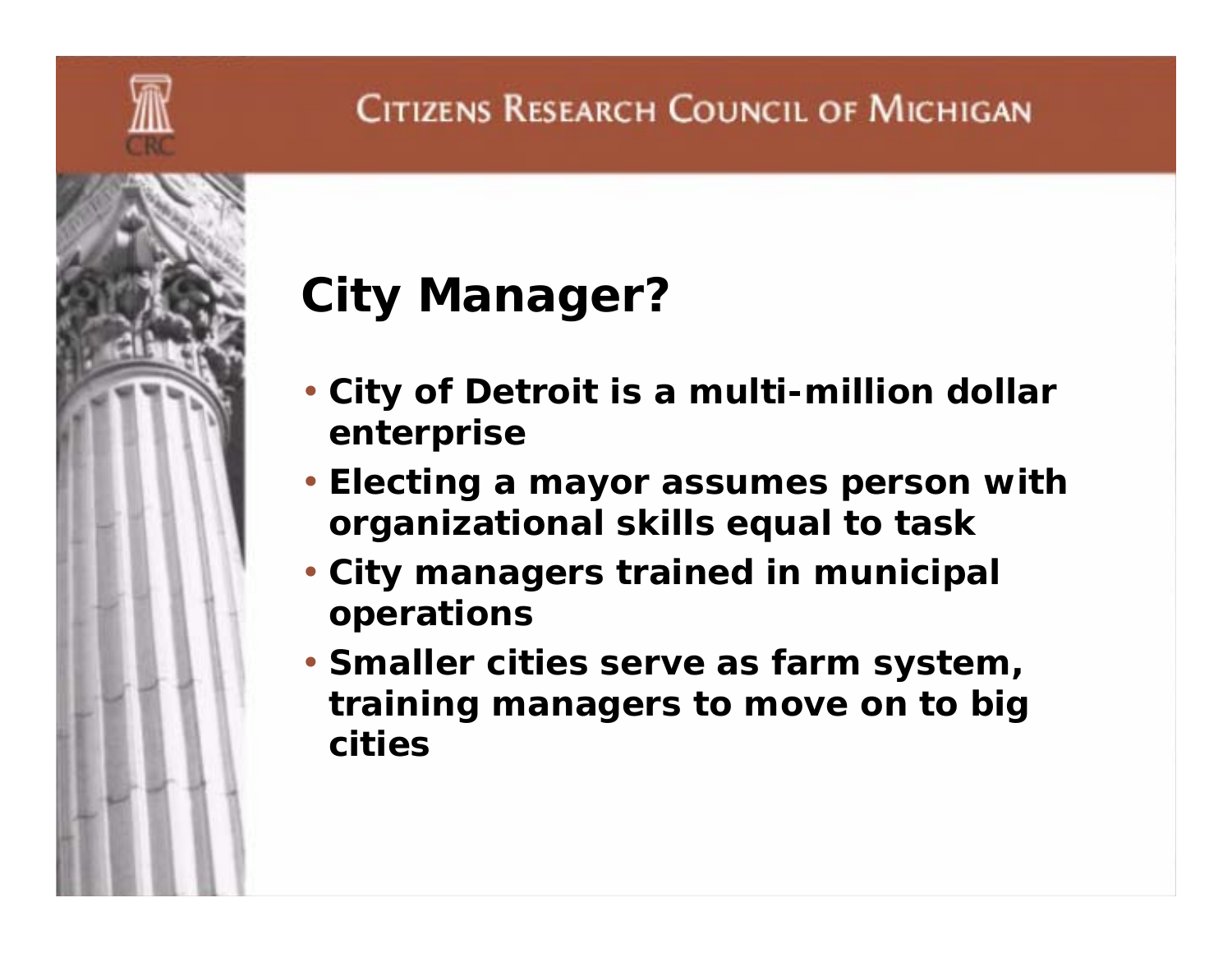

# **Term Limits**

- **A number of cities in Michigan and throughout U.S. have term limits for executive and legislative offices**
- **Adopted for state offices in 1992**
- **Experience in local government more favorable than at the state level**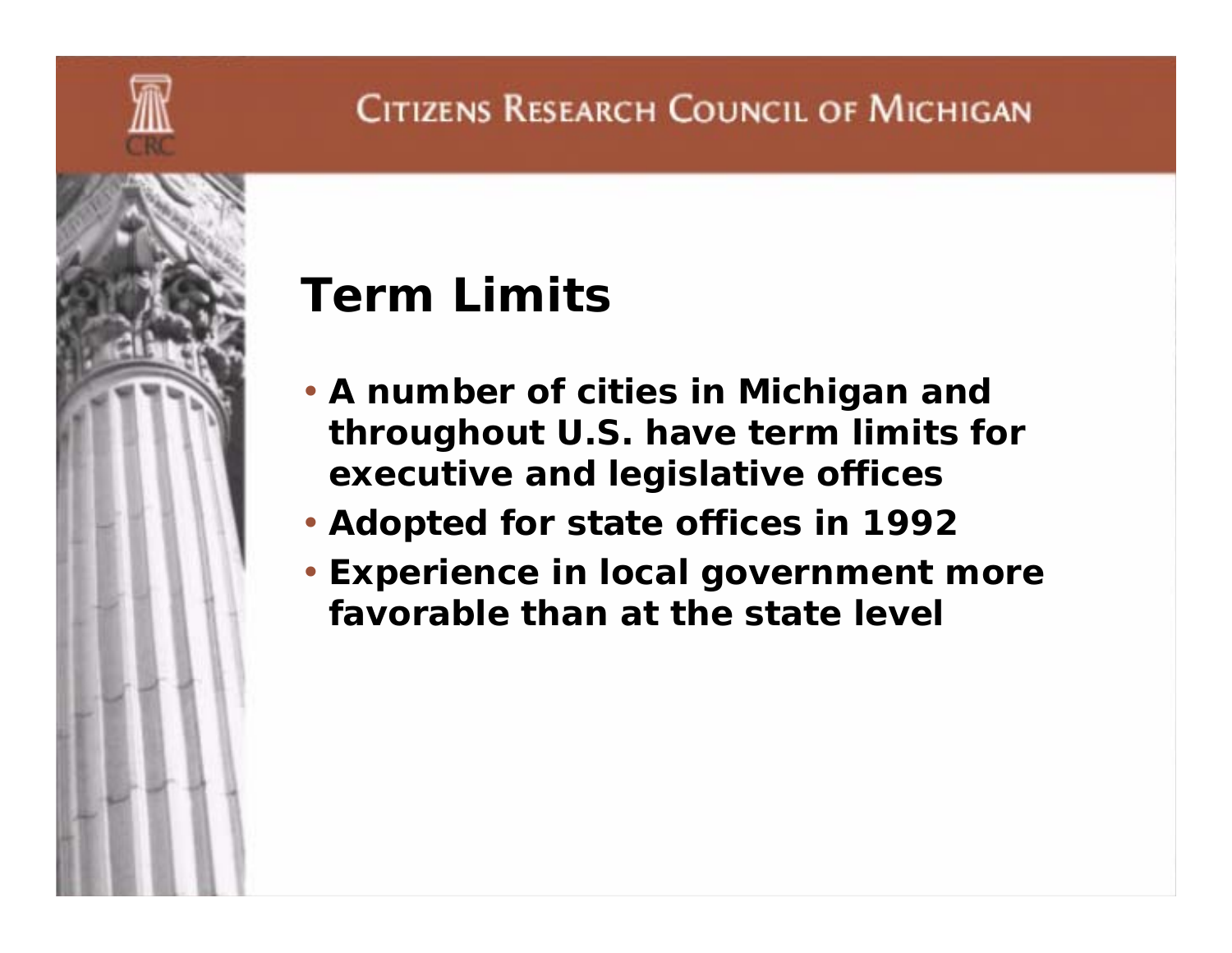

- **Focus at federal/state/local governments** 
	- **Major point of concern in rewrite of Dearborn City Charter**
- **Provisions could address:**
	- **Financial disclosure**
	- **Revolving door policies**
	- **Interaction with contractors/lobbyists**
	- **Nepotism in hiring**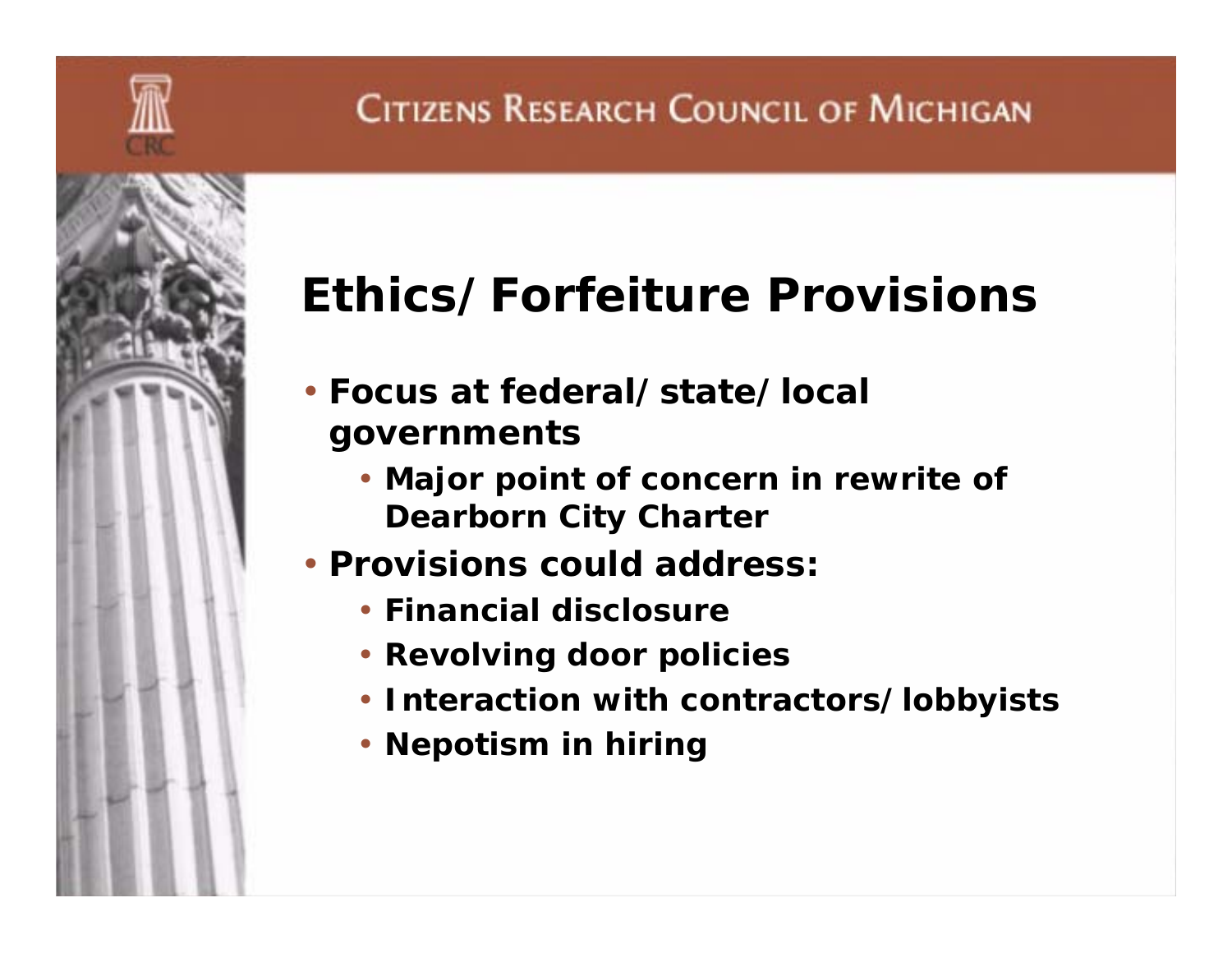

### **Elections**

- **Special election to replace Mayor Kilpatrick highlighted inconsistency with state laws**
- **Michigan law provides for 4 dates: February, May, August, November**
- **Bring Section 3-101 in line with this reform**
	- **Potential to shift cost of elections administration to county or state**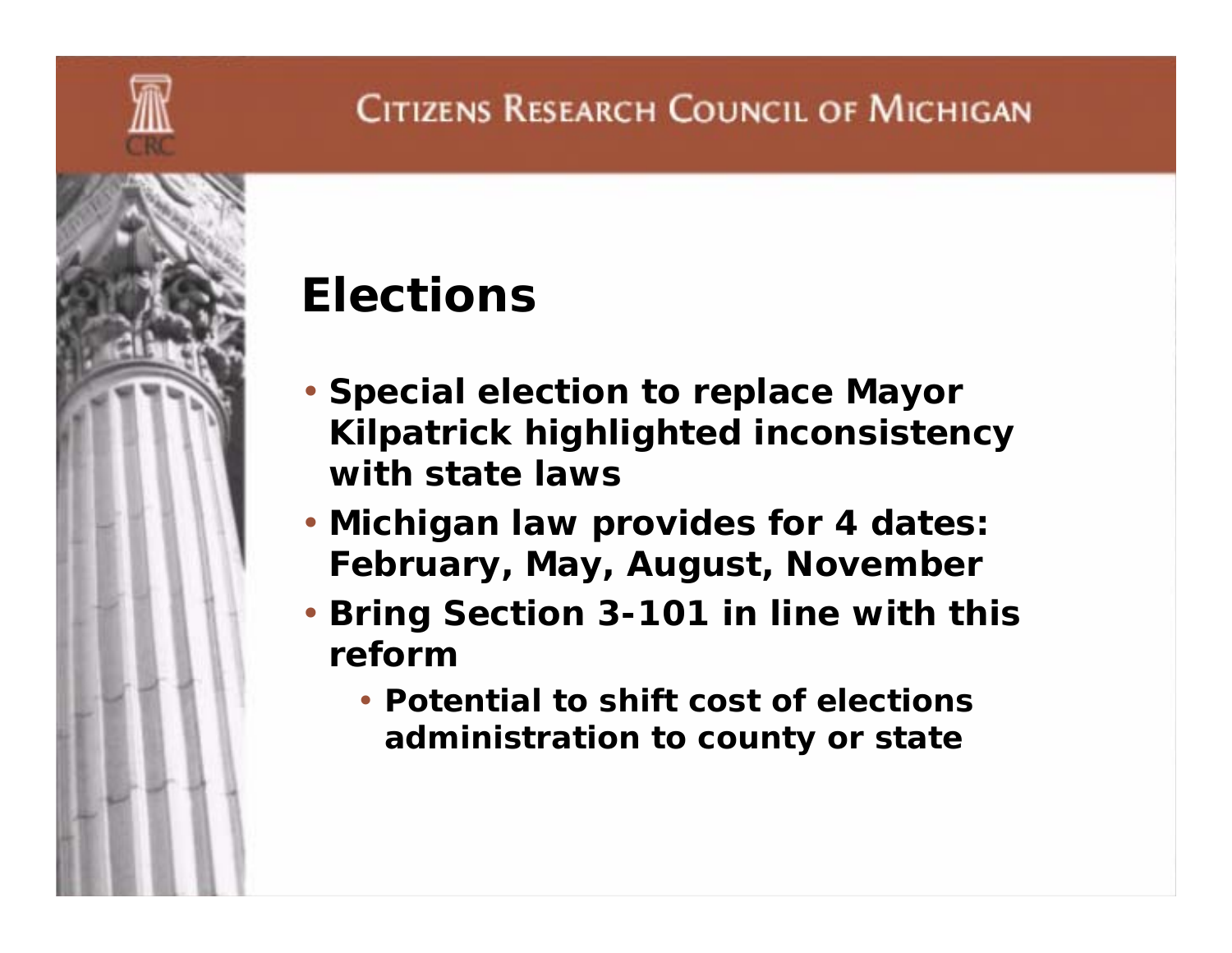

### **Succession to Office**

- **Kilpatrick resignation also brought succession ambiguities to forefront**
- **If President Pro Tempore of the City Council becomes President, should there be succession to President Pro Tempore?**
- **No mechanism in place to fill vacant city council seats**
	- **Especially needed with ward system**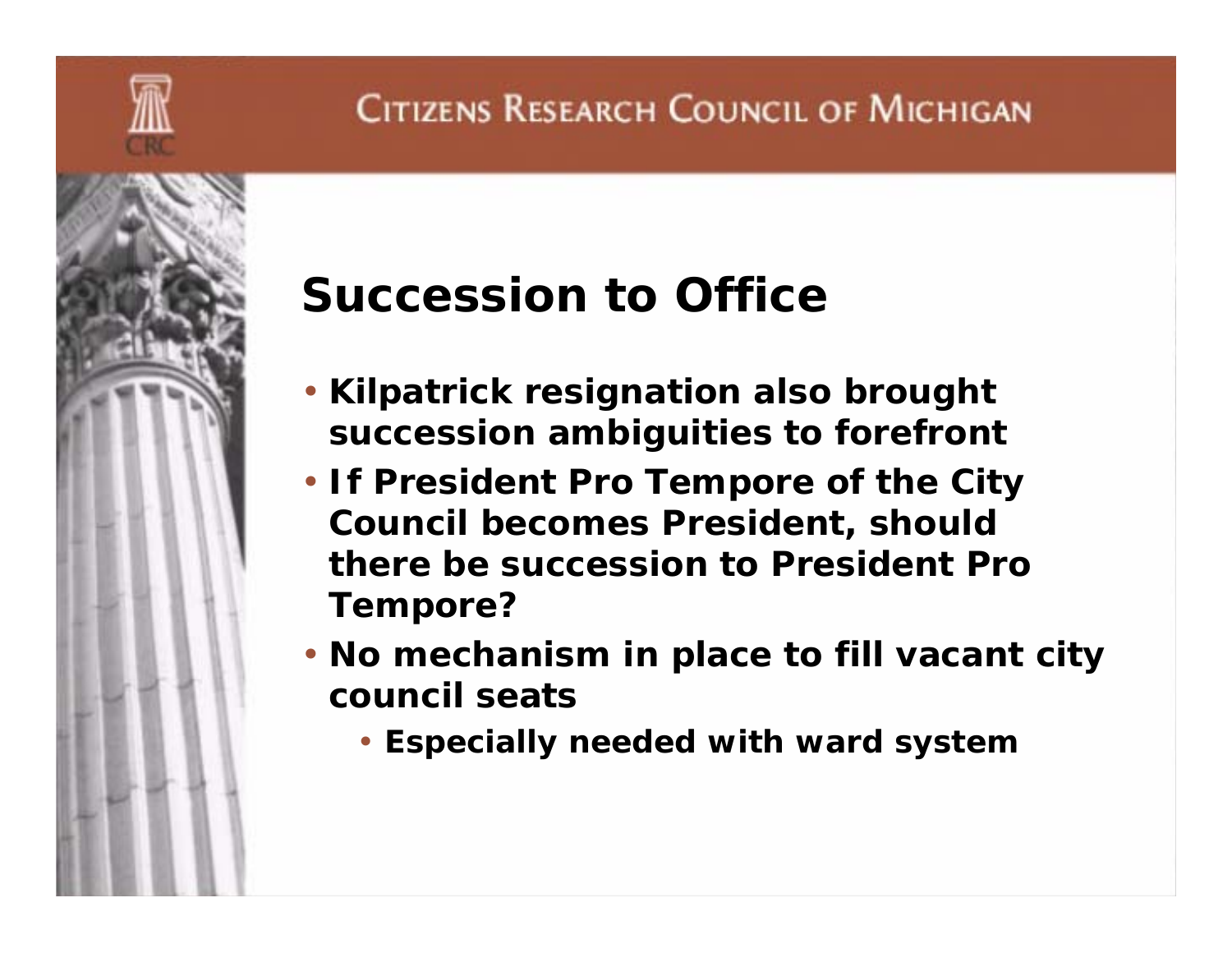

# **Operations**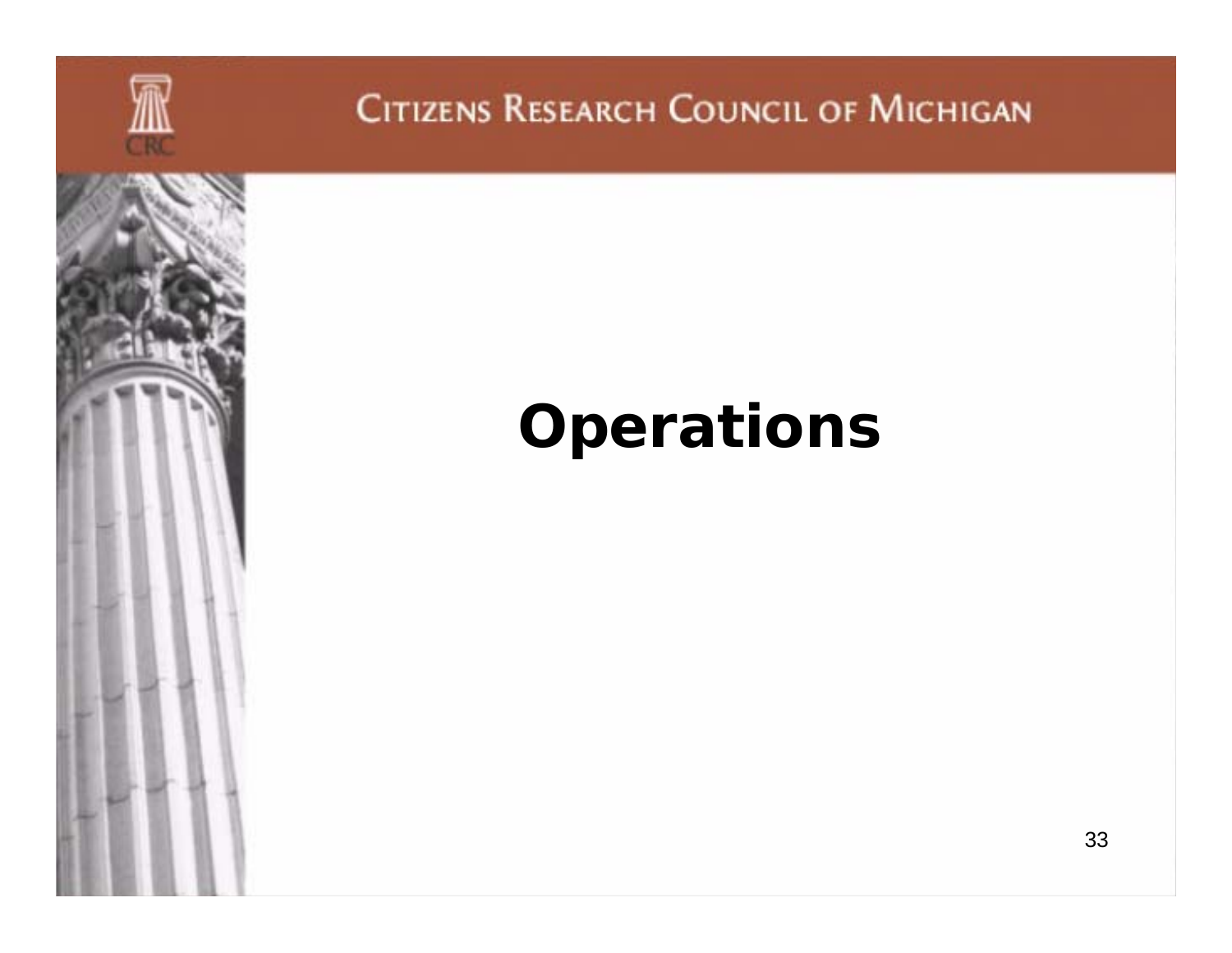

## **Police Commission**

- **Created by 1974 City Charter at a time when reduced alienation from government and control over police department were desired reforms**
- **Accountability to residents balanced with organizational accountability to elected officials**
	- **Civilian involvement: 5-member Police Commission**
	- **Administrative Control: Chief of Police appointed by mayor**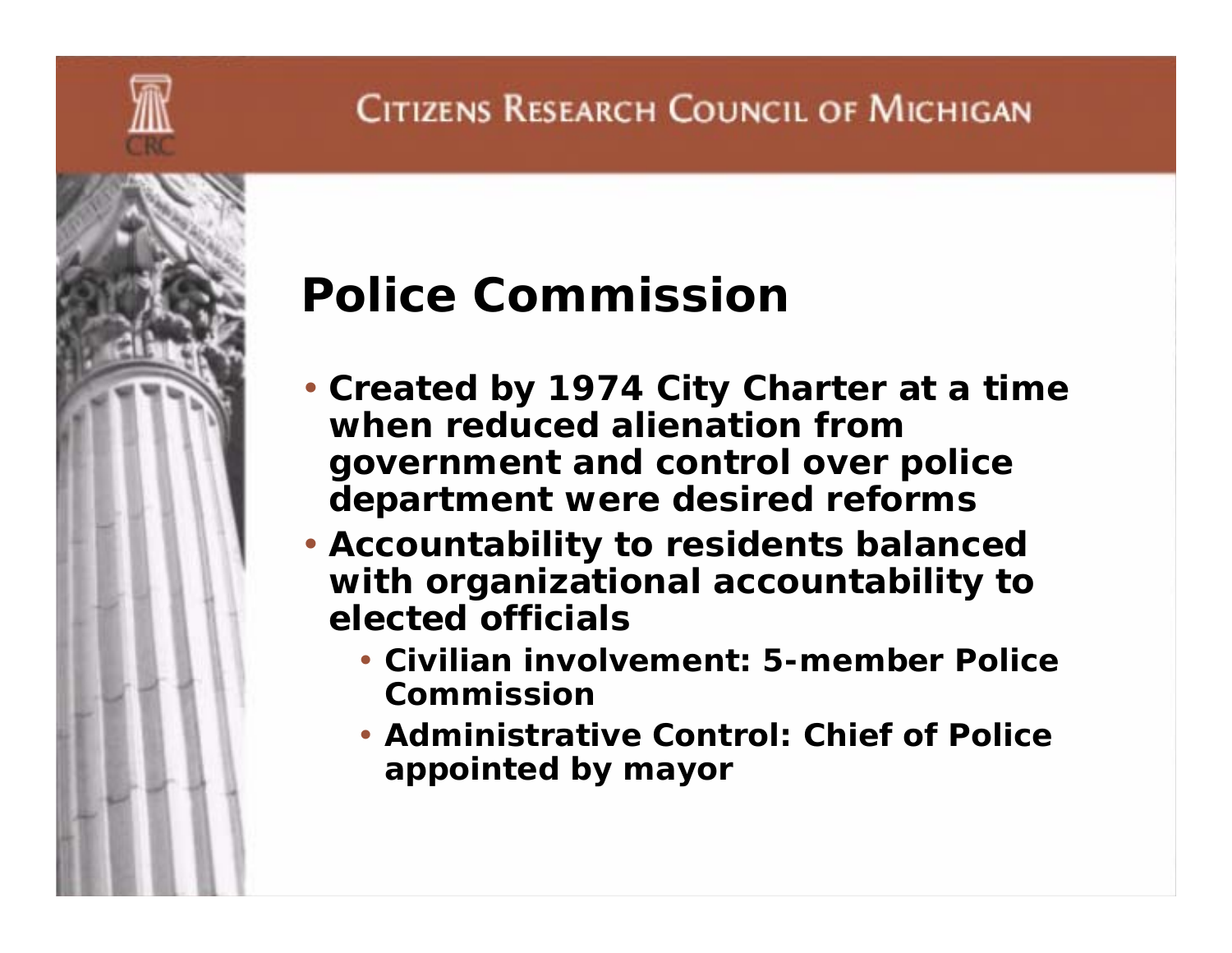

### **Police Commission**

- **Role of Commission blurred by collective bargaining agreements, PA 312, varying interpretations of role, personalities of mayors, police chiefs, commission members**
- **Commission blurs responsibilities of Mayor and City Council**
- **With Police Department under Federal consent decree and actions disclosed in Kilpatrick hearings, how effective has the police commission been?**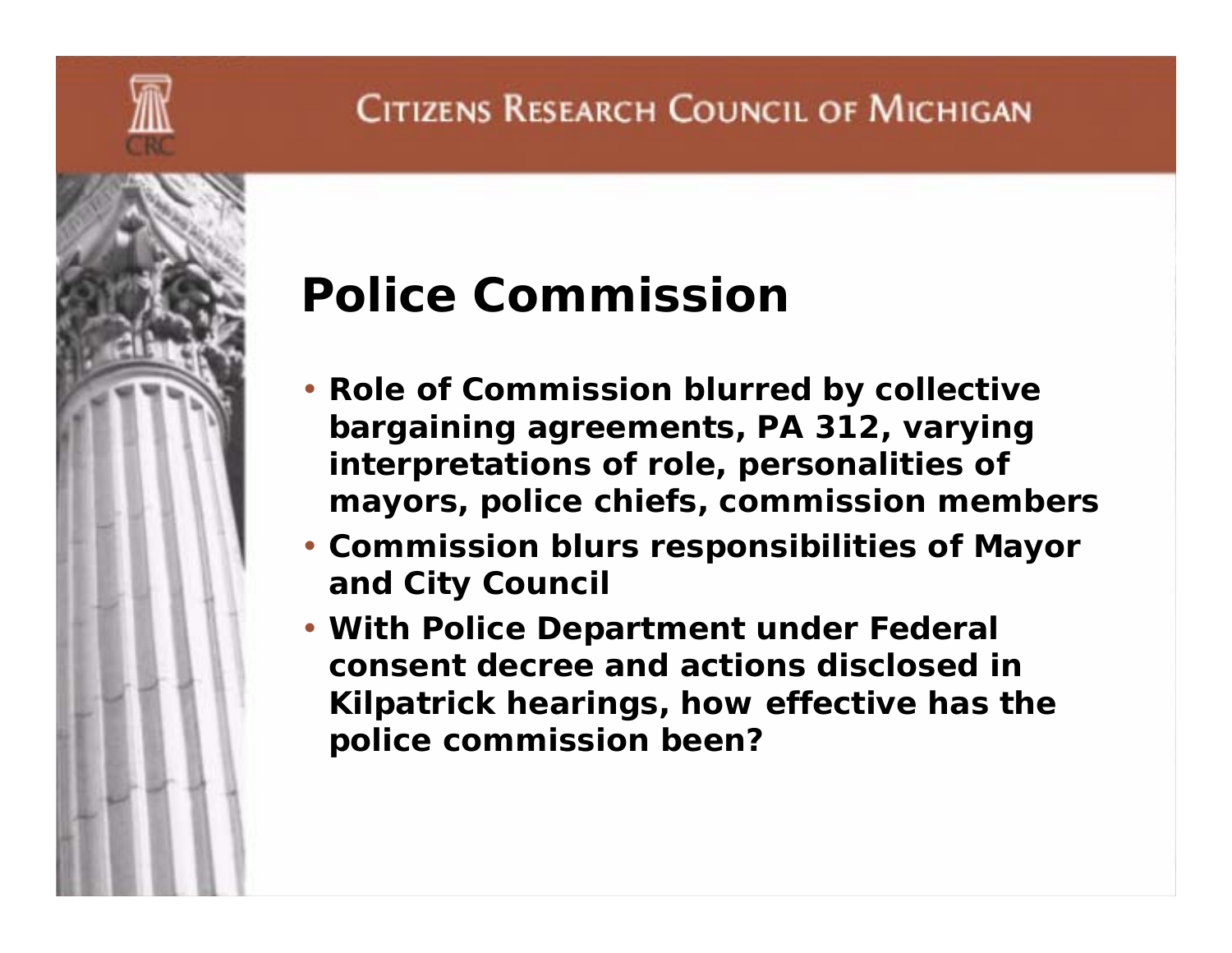

# **Ombudsperson**

- **Created in 1974 City Charter**
- **Intended to give the citizenry easier access to lodge complaints against the city, especially in its delivery of vital services**
- **Does ombudsperson become redundant office under district election of council?**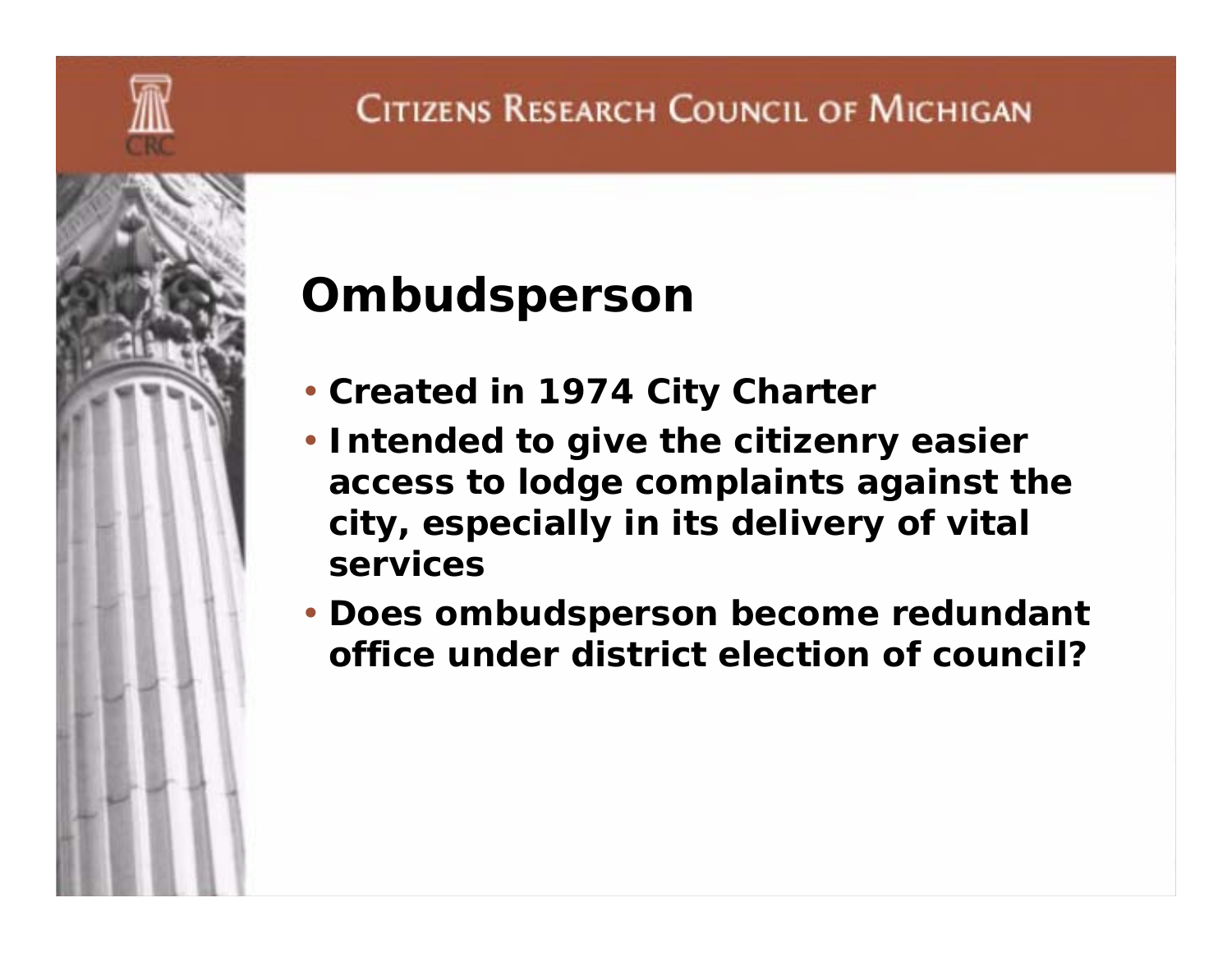

### **Law Department**

• **How can Law Department by made to represent both executive and legislative branches of city government?**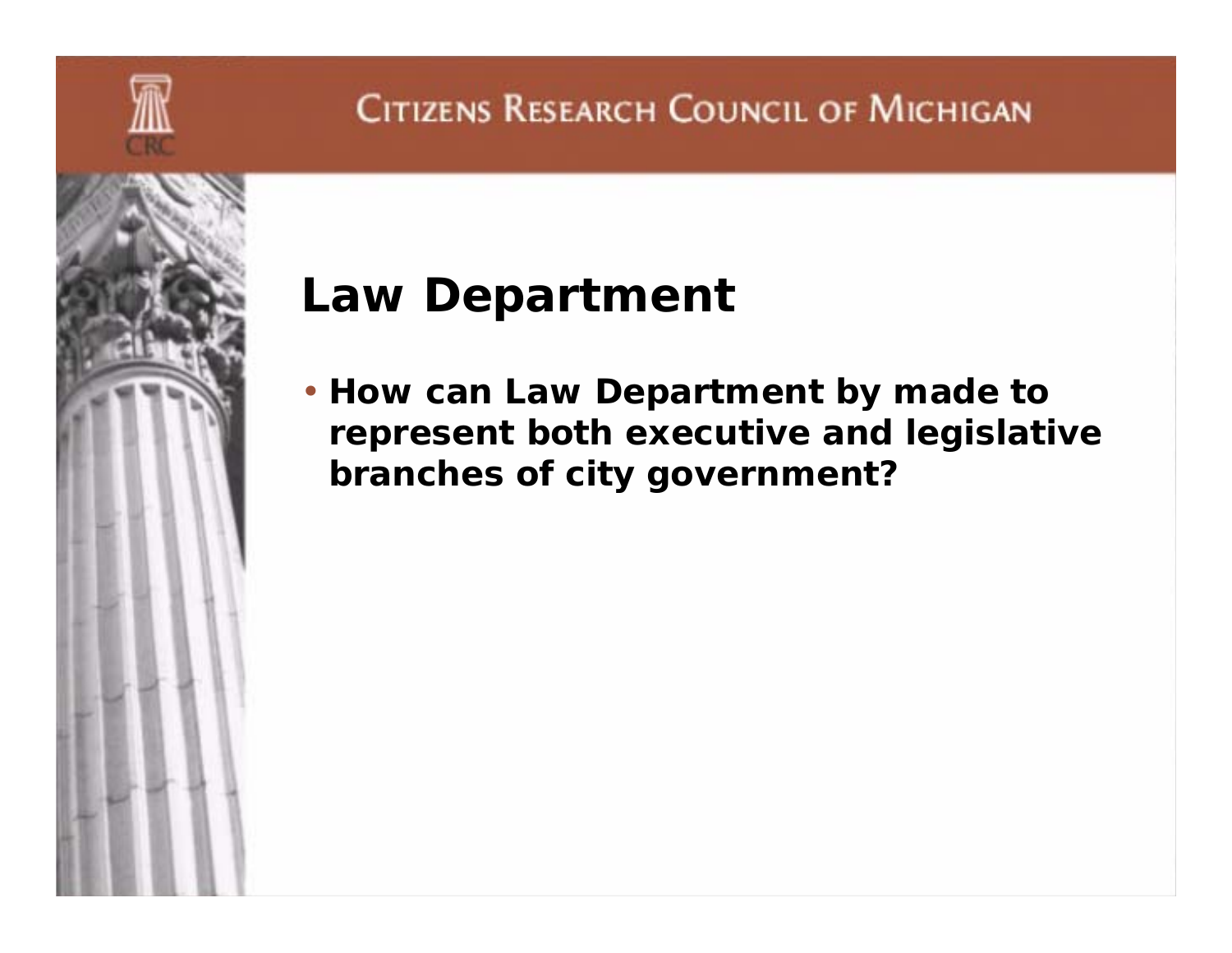

The Citizens Research Council of Michigan is supported by gifts and grants of all sizes coming from many different donors including:

- **Foundations**
- **Businesses**
- **Organizations**
- **Individual Citizens like you**

*We hope you will consider supporting CRC. For more information or to donate, contact us at:*

> Citizens Research Council of Michigan 38777 Six Mile RoadLivonia, MI 48152

(734) 542-8001 www.crcmich.org